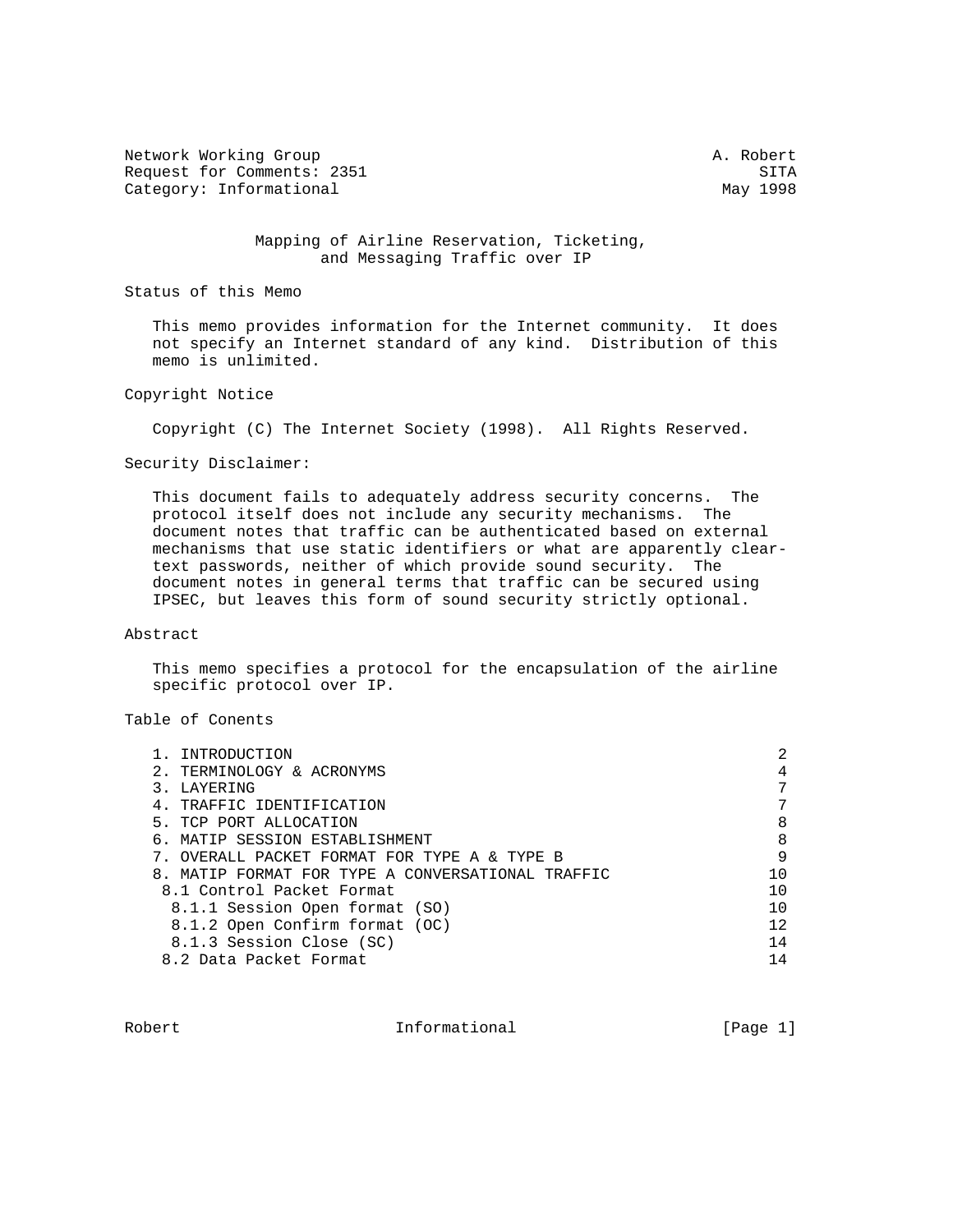| MATIP FORMAT FOR TYPE A HOST-TO-HOST TRAFFIC<br>9. | 15 |
|----------------------------------------------------|----|
| 9. 1 Control Packet Format                         | 15 |
| 9.1.1 Session Open format (SO)                     | 15 |
| 9.1.2 Open Confirm format (OC)                     | 17 |
| 9.1.3 Session Close (SC)                           | 17 |
| 9.2 Data Packet Format                             | 18 |
| 10. MATIP FORMAT FOR TYPE B TRAFFIC                | 19 |
| 10.1 Control packet format                         | 19 |
| 10.1.1 Session Open format (SO)                    | 19 |
| 10.1.2 Open confirm format (OC)                    | 20 |
| 10.1.3 Session Close (SC)                          | 21 |
| 10.2 Data packet format                            | 21 |
| SECURITY CONSIDERATIONS                            | 22 |
| 12. AUTHOR'S ADDRESS                               | 22 |
| FULL COPYRIGHT STATEMENT                           | 23 |

1. Introduction

 The airline community has been using a worldwide data network for over 40 years, with two main types of traffic:

Transactional traffic

 This is used typically for communication between an airline office or travel agency and a central computer system for seat reservations and ticket issuing. A dumb terminal or a PC accesses the central system (IBM or UNISYS) through a data network.

 This traffic is also called TYPE A and is based on real-time query/response with limited protection, high priority and can be discarded. The user can access only one predetermined central computer system. In case of no response (data loss), the user can duplicate the request.

### Messaging

 This is an e-mail application where real-time is not needed. However a high level of protection is required. The addressing scheme uses an international format defined by IATA and contains the city and airline codes.

 This traffic is also called TYPE B and is transmitted with a high level of protection, multi-addressing and 4 levels of priority.

 The detailed formats for TYPE A and TYPE B messages are defined in the IATA standards.

Robert 1nformational [Page 2]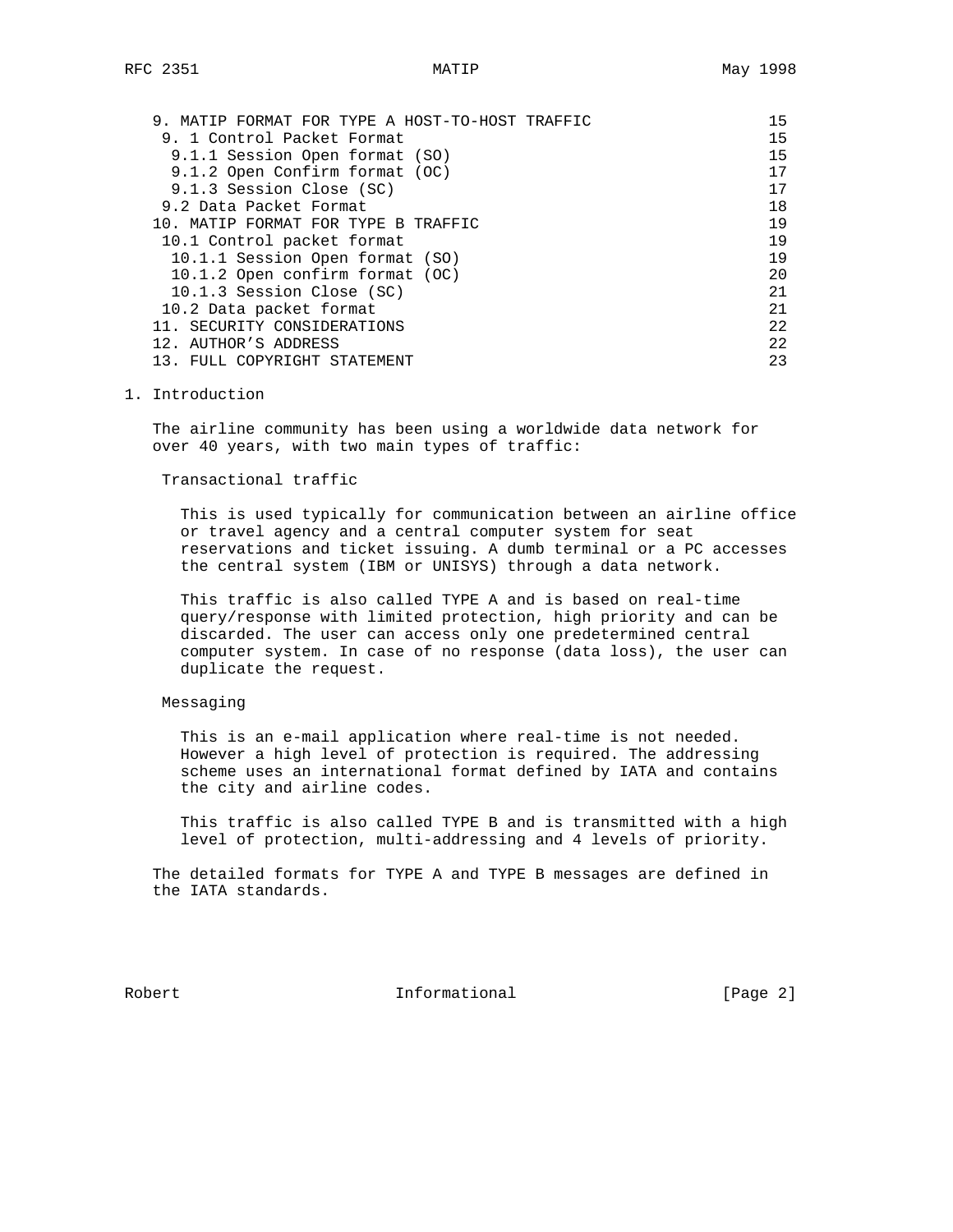At the bottom level, synchronous protocols have been built since 1960's and well before the OSI and SNA standards.

 At present, there is a big number of legacy equipment installed in thousands of airline offices around the world. Many airlines do not have immediate plans to replace their terminals with more modern equipment using open standards. They are in search of more economical ways for connecting these terminals to the present reservation system.

 Most airlines are willing to migrate from airline specific protocols to standardized protocols in order to benefit from the lower cost of new technologies, but the migration has been slow done to the following factors:

- Applications have not been migrated.
- Dumb terminals using airline protocols P1024B (IBM ALC) or P1024C (UNISYS UTS) are still numerous.

 There are currently many different proprietary solutions based on gateways available to take advantage of low cast networking, but they are not scalable and cannot interact.

 In the future, TCP/IP will be more commonly used as a common transport means for traffic types because:

- TCP/IP is the standard protocol of UNIX based applications
- TCP/IP stacks are inexpensive
- TCP/IP is used on intranets.

 The purpose of this RFC is to define the mapping of the airline traffic types over TCP/IP. The airlines implementing it in their systems should have a TCP/IP stack to enable the traffic exchange below:

Robert 10 1nformational [Page 3]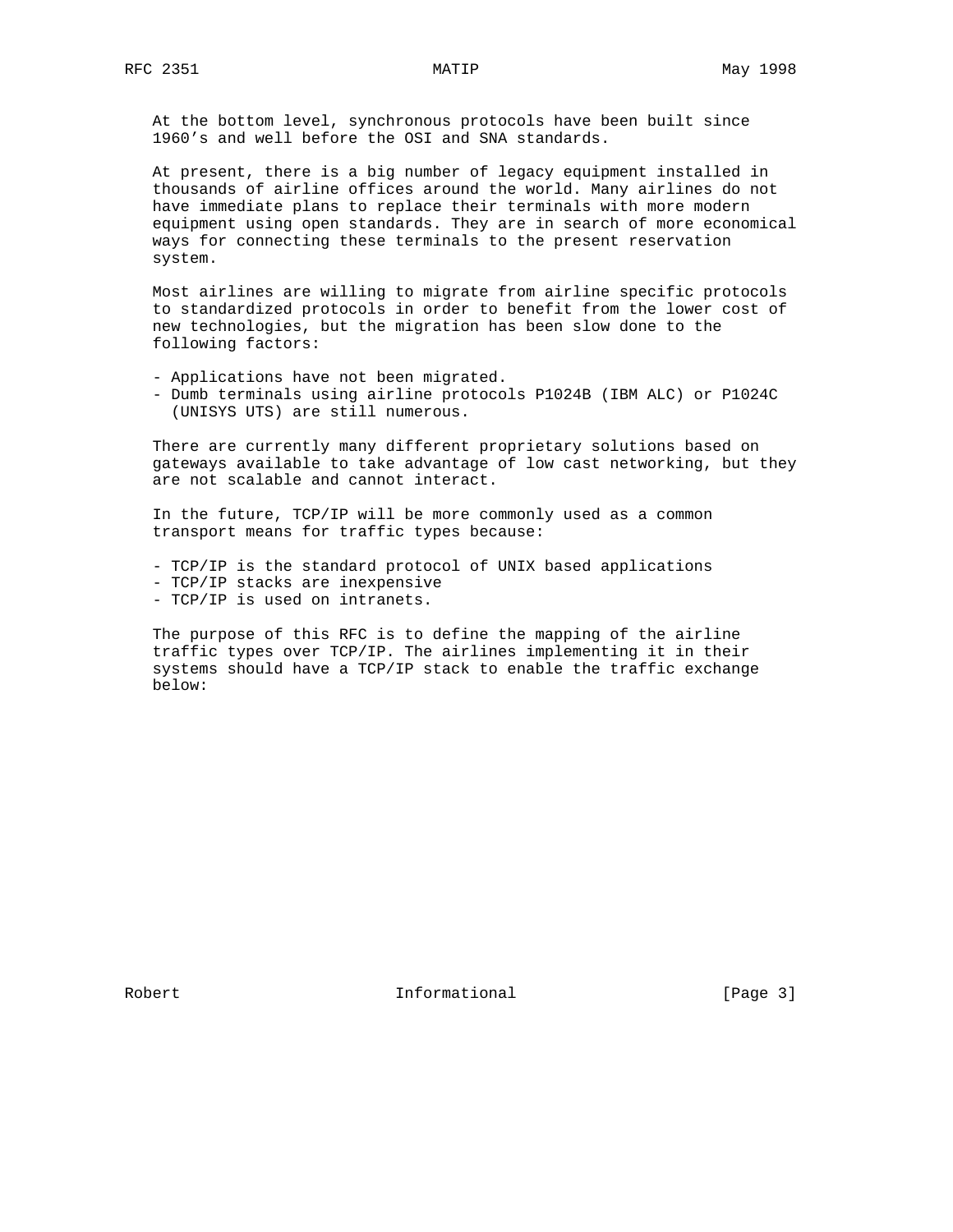

Network Messaging System

(D) : Gateway TYPE A router

The different airline traffic flows concerned by this RFC are:

 - TYPE A Host / Terminal - TYPE A Host / TYPE A host - TYPE B Host / Network messaging System

 In the case of dumb terminals, a conversion is required on the terminal side in order to have an IP connection between the host and the router. However, the IP connection is directly between the central airline host and the intelligent workstation if the latter has a direct connection to the network, a TCP/IP stack and a terminal emulation

2. Terminology & Acronyms

 ALC Airline Line Control: IBM airline specific protocol (see P1024B) ASCII American Standard Code for Information Interchange ASCU Agent Set Control Unit: Cluster at the user side. AX.25 Airline X.25: Airline application of the X.25 OSI model (published by IATA)

Robert 1nformational [Page 4]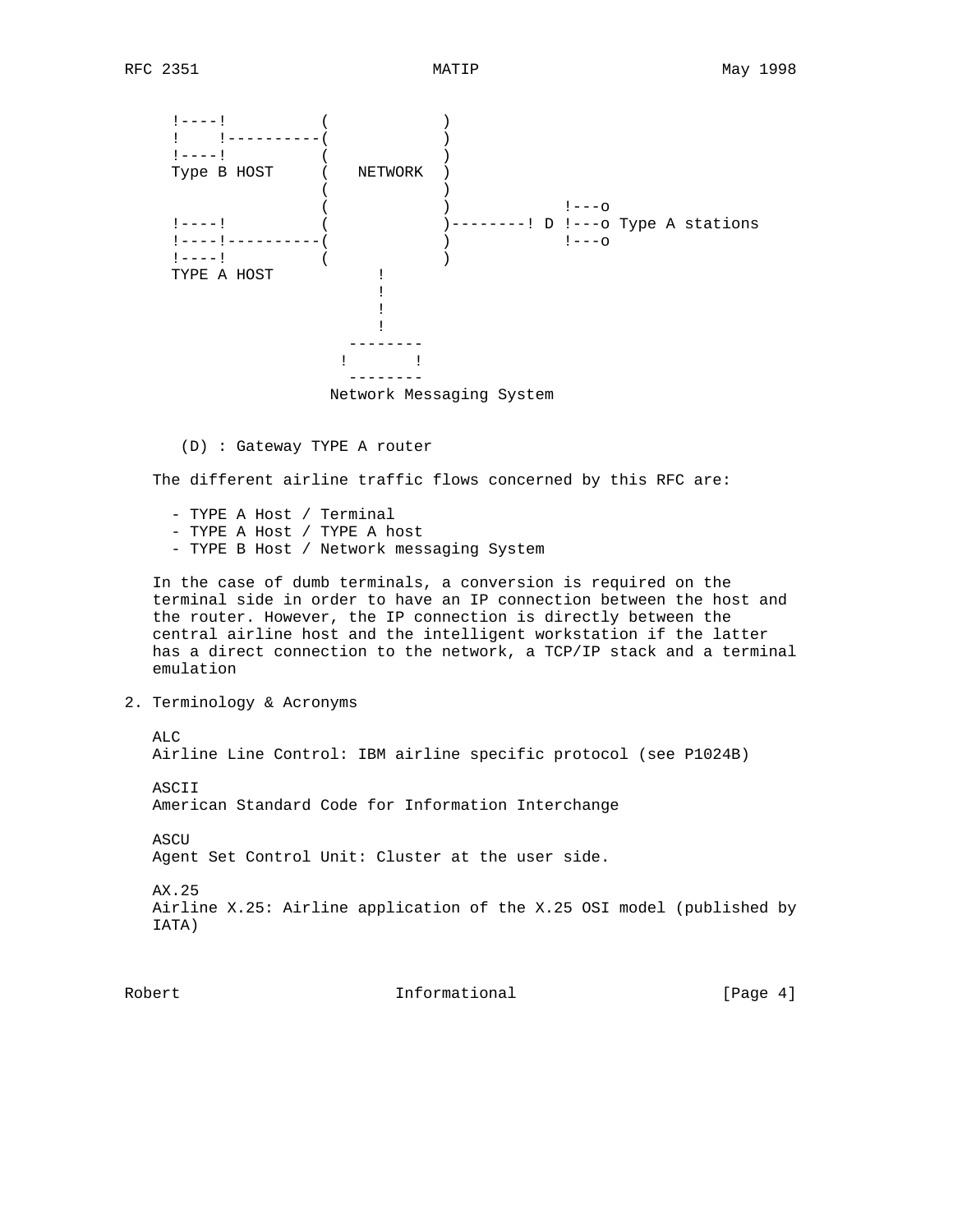BAUDOT Alphabet defined in ITU-T Number 5. BAUDOT uses 5 bits. Padded BAUDOT uses 7 bits with the Most significant bit (bit 7) for the parity and the bit 6 equal to 1. BATAP Type B Application to Application Protocol. Protocol to secure the TYPE B traffic. It was specified by SITA and is now published by IATA (SCR Vol. 3) EBCDIC Extended Binary Coded Decimal Interchange Code Flow ID Traffic Flow identifier used in host to host traffic to differentiate traffic flow types. HLD High Level Designator: Indicates the entry or exit point of a block in the network. IA Interchange Address: ASCU identifier in P1024B protocol. **TATA**  International Air Transport Association IP Internet Protocol IPARS International Program Airline Reservation System: IPARS code is used in ALC HTH Host to Host (traffic). LSB Least Significant Bit MATIP Mapping of Airline Traffic over Internet Protocol MSB Most Significant Bit OC Open Confirm (MATIP command)

Robert 10 1nformational 1996 [Page 5]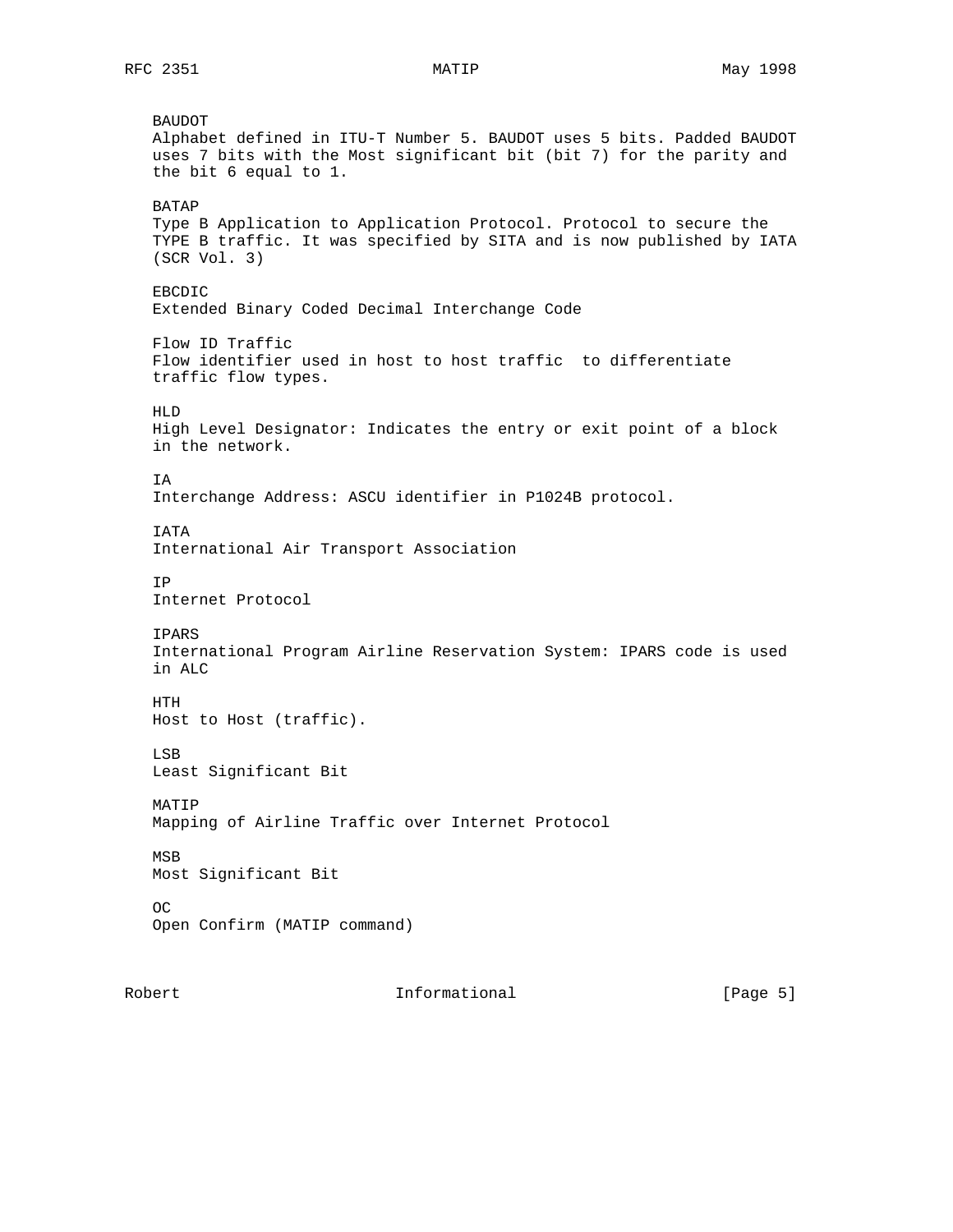OSI Open Standard Interface P1024B SITA implementation of the ALC, the IBM airlines specific protocol. It uses 6-bit padded characters (IPARS) and IA/ TA for physical addressing. P1024C SITA implementation of the UTS, the UNISYS terminal protocol. It uses 7-bit (ASCII) characters and RID/ SID for physical addressing. RFU Reserved for Future Use RID Remote Identifier: ASCU identifier in P1024C protocol. SC Session Close (MATIP command) **SCR**  System and Communication Reference. (IATA document) SID Station Identifier: Terminal identifier in P1024C protocol. **STTA**  Societe International de Telecommunications Aeronautiques SO Session Open (MATIP command) TA Terminal Address: Terminal identifier in P1024B protocol. **TCP**  Transport Control Protocol TYPE A Traffic Interactive traffic or host to host TYPE B Traffic Messaging traffic in IATA compliant format with high level of reliability UTS Universal Terminal System by Unisys: (see P1024C)

Robert 1nformational [Page 6]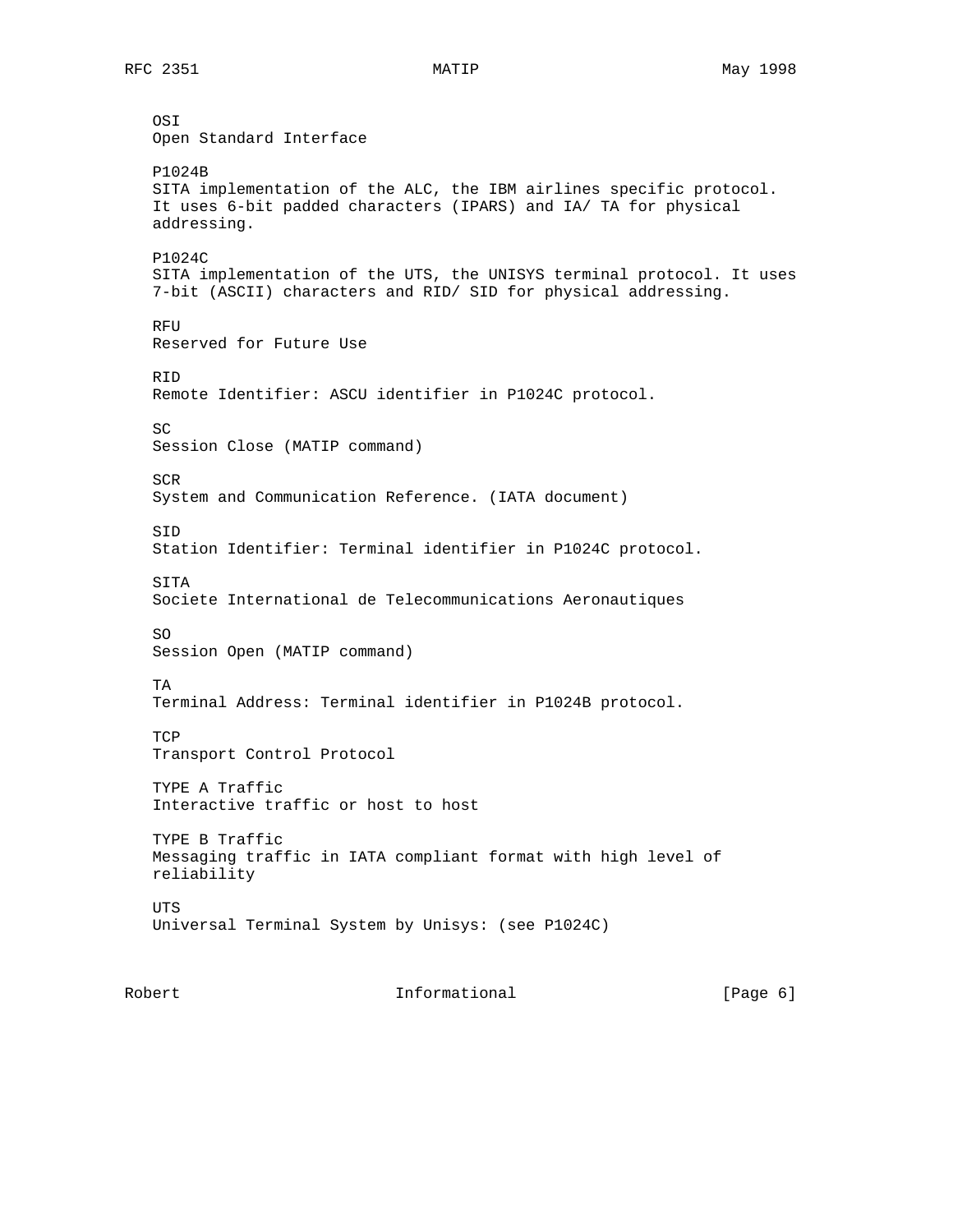MATIP is an end to end protocol. Its purpose is to have a mapping standard between the TCP layer and the airline application without any routing element.

| Airline TYPE A | Airline TYPE B<br>Application |  |  |  |  |  |  |  |  |  |  |
|----------------|-------------------------------|--|--|--|--|--|--|--|--|--|--|
| Application    | <b>BATAP</b>                  |  |  |  |  |  |  |  |  |  |  |
| MATIP A        | MATIP B                       |  |  |  |  |  |  |  |  |  |  |
|                | T.C.P                         |  |  |  |  |  |  |  |  |  |  |
|                | I.P                           |  |  |  |  |  |  |  |  |  |  |
|                | MEDIA<br>$- - - - - - -$      |  |  |  |  |  |  |  |  |  |  |
|                |                               |  |  |  |  |  |  |  |  |  |  |

## 4. TRAFFIC IDENTIFICATION

 In TYPE A conversational traffic, the airline host application recognizes the ASCU due to 4 bytes (H1, H2, A1, A2). These bytes are assigned by the host and are unique per ASCU. Thus, a host can dynamically recognize the ASCU independent of IP address.

H1 H2 A1 A2 bytes follow one of the three cases below:

- A1,A2 only are used and H1H2 is set to 0000.
- H1,H2 identify the session and A1A2 the ASCU inside the session.
- H1,H2,A1,A2 identify the ASCU.

 The first two cases are fully compatible with the AX.25 mapping where H1H2 may be equivalent to the HLD of the concentrator, i.e., 2 bytes hexadecimal. The third rule allows more flexibility but is not compatible with AX.25.

 In TYPE A host to host traffic the identification field is also present and is equal to 3 bytes H1 H2 Flow ID (optional). H1H2 are reserved for remote host identification (independently of the IP address) and must be allocated bilaterally.

 In Type B traffic, identification of End Systems may be carried out by the use of HLDs, or directly by the pair of IP addresses.

Robert 10 1nformational 1996 [Page 7]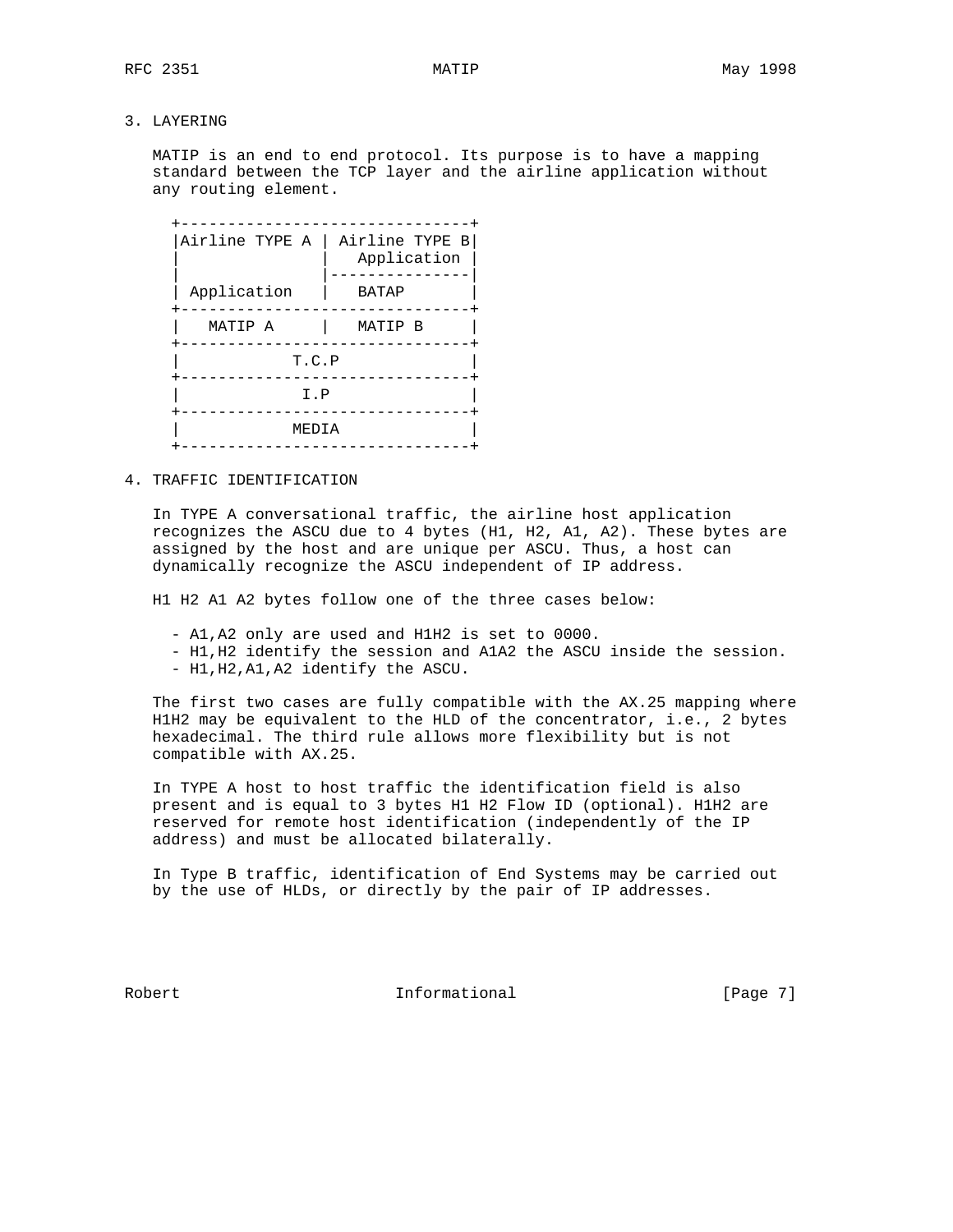5. TCP PORT ALLOCATION

 IANA (Internet Assigned Numbers Authority) has allocated the following ports for MATIP TYPE A and TYPE B traffic: MATIP Type A TCP port = 350 MATIP Type B TCP port = 351

 Therefore the traffic type A or B is selected according to the TCP port.

6. MATIP SESSION ESTABLISHMENT

 Prior to any exchange between two applications, a single MATIP session is established above the TCP connection in order to identify the traffic characteristic such as:

- Subtype of traffic for TYPE A (Type A host to host or Type A conversational )
- Multiplexing used (for Type A)
- Data header
- Character set

 A separate session and TCP connection must be established for each set of parameters (e.g., P1024B, P1024C traffic between two points needs two separate sessions).

 The establishment of a MATIP session can be initiated by either side. No keep-alive mechanism is defined at MATIP level. Session time out relies on the TCP time-out parameters.

There are three commands defined to manage the MATIP session:

- Session Open (SO) to open a session.
- Open Confirm (OC) to confirm the SO command.
- Session close (SC) to close the current session.

 A MATIP session can be up only if the associated TCP connection is up. However it is not mandatory to close the TCP connection when closing the associated MATIP session.

Typical exchange is:

TCP session establishment

 Session Open ---------> <----------- Open confirm data exchange ---------------------->

Robert 1nformational 1999 [Page 8]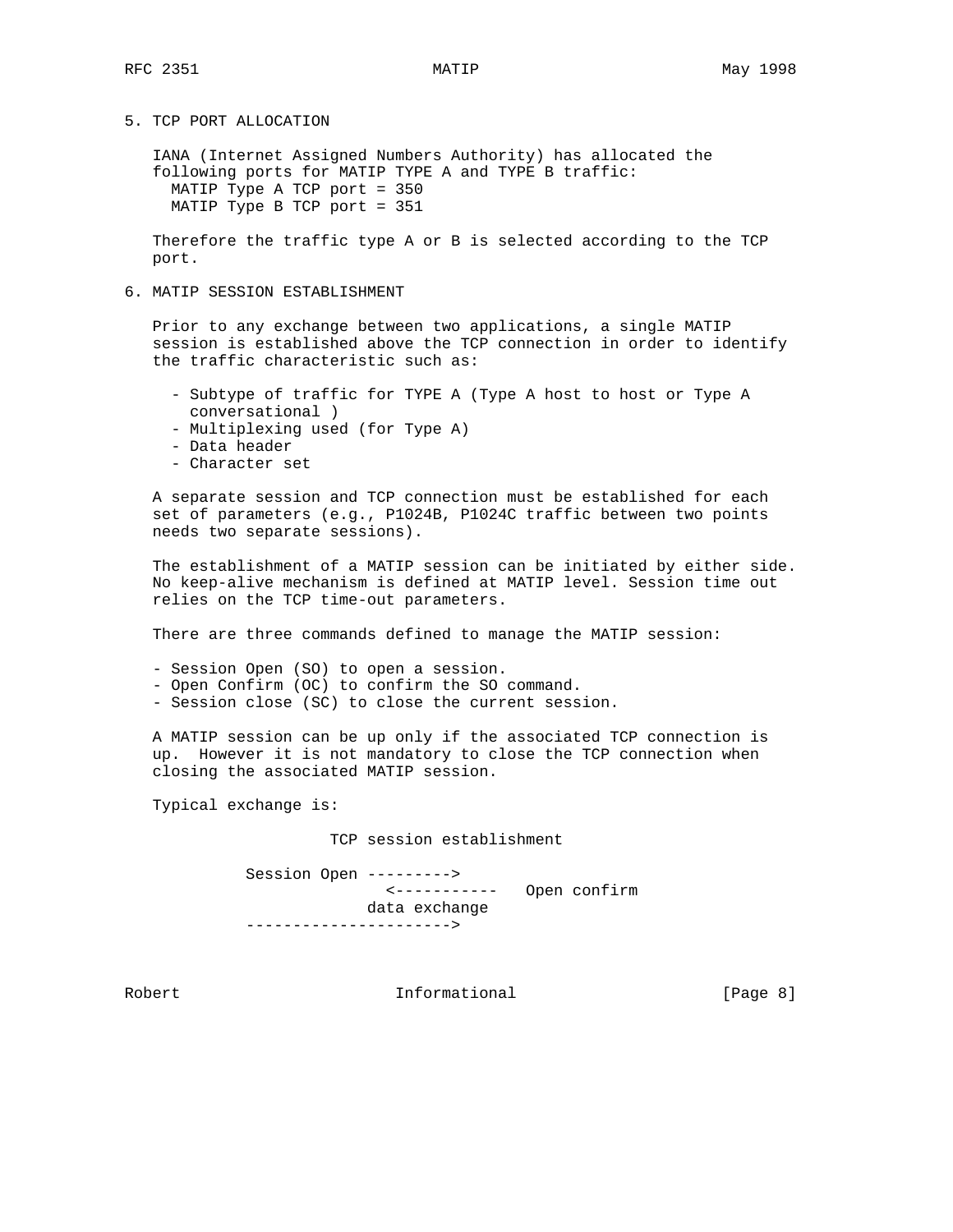|                                   | --------------          |              |  |
|-----------------------------------|-------------------------|--------------|--|
|                                   | ٠                       |              |  |
|                                   | $\bullet$               |              |  |
|                                   | $\bullet$               |              |  |
| Session Close ----------------->  |                         |              |  |
|                                   |                         |              |  |
|                                   |                         |              |  |
|                                   | $\bullet$               |              |  |
|                                   | ----------------------- | Session Open |  |
| Open confirm -------------------> |                         |              |  |
|                                   | data exchange           |              |  |
|                                   | ---------------         |              |  |
| ------------------------          |                         |              |  |

 The Session Open command may contain configuration elements. An Session Open command received on a session already opened (i.e., same IP address and port number) will automatically clear the associated configuration and a new configuration will be set up according to the information contained in the new open session command.

As illustrated above, the open and close commands are symmetrical.

 For type A conversational traffic, the SO and OC commands contain information for the identification of the ASCUs and the session. ASCUs are identified within a session by two or 4 bytes. A flag is set to indicate if the ASCU is identified by 4 bytes (H1H2A1A2) or by 2 bytes (A1A2). In the latter case, H1H2 is reserved for session identification.

 The SO command is sent to open the MATIP session. In Type A conversational it may contains the list of ASCUs configured in this session.

 The OC command confirms the SO command. It can refuse or accept it, totally or conditionally. In Type A, it contains the list of the ASCUs either rejected or configured in the session.

7. OVERALL PACKET FORMAT FOR TYPE A & TYPE B

The first 4 bytes of the MATIP header follow the following rules.

|  |  |  |  |                         |  |  |     |  |  |  |  |  |        |  | 0 1 2 3 4 5 6 7 8 9 0 1 2 3 4 5 6 7 8 9 0 1 2 3 4 5 6 7 8 9 0 1 |  |  |  |
|--|--|--|--|-------------------------|--|--|-----|--|--|--|--|--|--------|--|-----------------------------------------------------------------|--|--|--|
|  |  |  |  |                         |  |  |     |  |  |  |  |  |        |  |                                                                 |  |  |  |
|  |  |  |  | $ 0 0 0 0 0 $ Ver $ C $ |  |  | Cmd |  |  |  |  |  | length |  |                                                                 |  |  |  |
|  |  |  |  |                         |  |  |     |  |  |  |  |  |        |  |                                                                 |  |  |  |

Robert 1nformational [Page 9]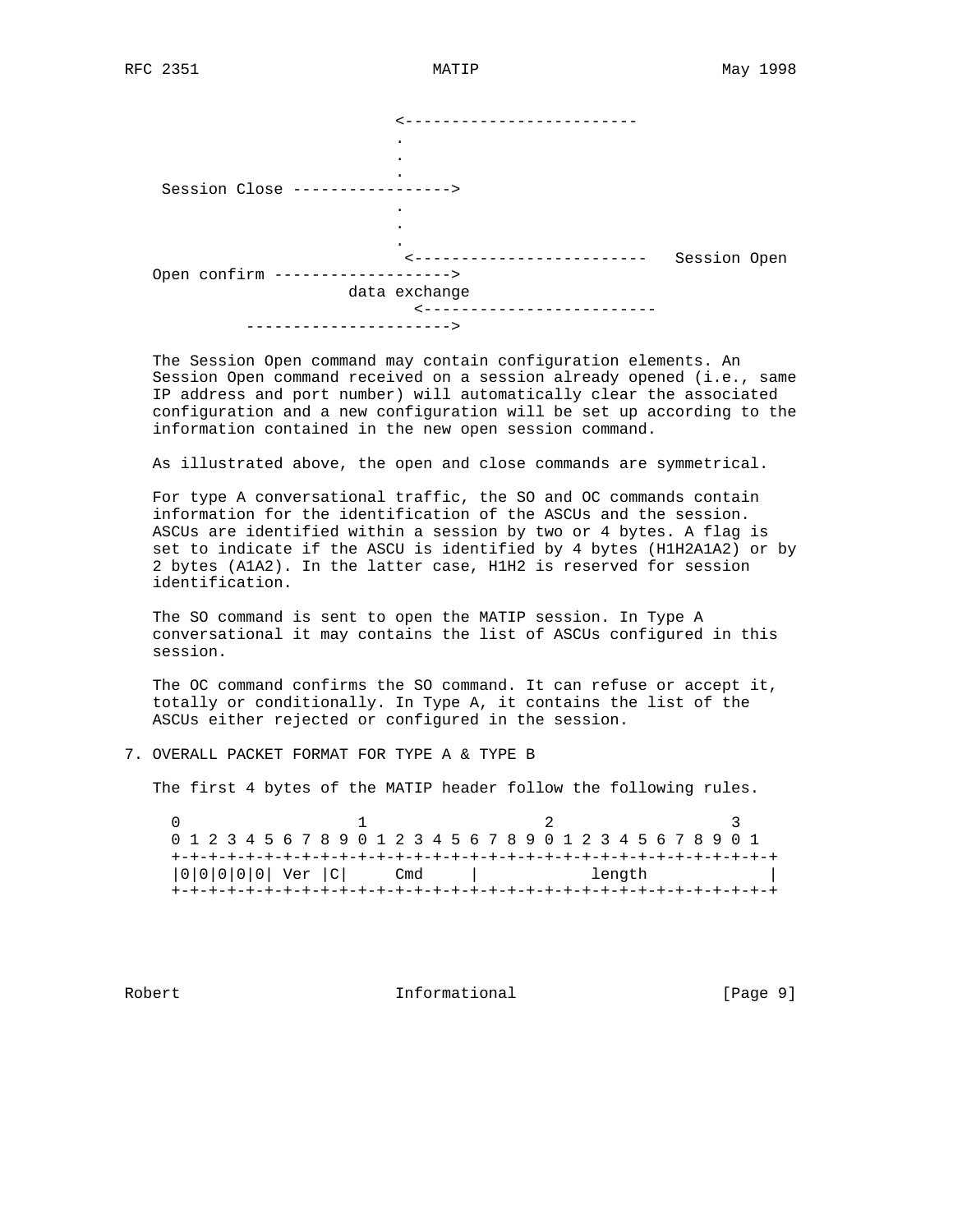Ver The 'Ver' (Version) field represents the version of the MATIP. It must contain the value 001 otherwise the packet is considered as invalid.  $\mathcal{C}$  Identifies a CONTROL packet. When set to 1, the packet is a Control packet When set to 0, the packet is a Data packet Cmd This field identifies the control command if the flag C is set to 1. Length This field indicates the number of bytes of the whole packet, header included. Notes : Fields identified as optional (Opt) are not transmitted if not used. 8. MATIP FORMAT FOR TYPE A CONVERSATIONAL TRAFFIC 8. 1 Control Packet Format There are 3 control packets to open or close the session at the MATIP level. 8.1.1 Session Open format (SO) To be able to identify the session and before sending any data packets, a Session Open command is sent. It can be initiated by either side. In case of collision, the open session from the side having the lower IP address is ignored.  $\begin{array}{cccccccccccccc} 0 & & & & 1 & & & & 2 & & & & 3 \end{array}$  0 1 2 3 4 5 6 7 8 9 0 1 2 3 4 5 6 7 8 9 0 1 2 3 4 5 6 7 8 9 0 1 +-+-+-+-+-+-+-+-+-+-+-+-+-+-+-+-+-+-+-+-+-+-+-+-+-+-+-+-+-+-+-+-+ |0|0|0|0|0| Ver |1|1 1 1 1 1 1 0| length | +-+-+-+-+-+-+-+-+-+-+-+-+-+-+-+-+-+-+-+-+-+-+-+-+-+-+-+-+-+-+-+-+ |0 0|0 1|0| CD | STYP |0 0 0 0| RFU |MPX|HDR| PRES. | +-+-+-+-+-+-+-+-+-+-+-+-+-+-+-+-+-+-+-+-+-+-+-+-+-+-+-+-+-+-+-+-+ | H1 | H2 | RFU | |-+-+-+-+-+-+-+-+-+-+-+-+-+-+-+-+-+-+-+-+-+-+-+-+-+-+-+-+-+-+-+-+ Reserved | RFU | Nbr of ASCUs | +-+-+-+-+-+-+-+-+-+-+-+-+-+-+-+-+-+-+-+-+-+-+-+-+-+-+-+-+-+-+-+-+ | Nbr of ASCUs | ASCU list (opt) | +-+-+-+-+-+-+-+-+-+-+-+-+-+-+-+-+-+-+-+-+-+-+-+-+-+-+-+-+-+-+-+-+

Robert 10 Informational [Page 10]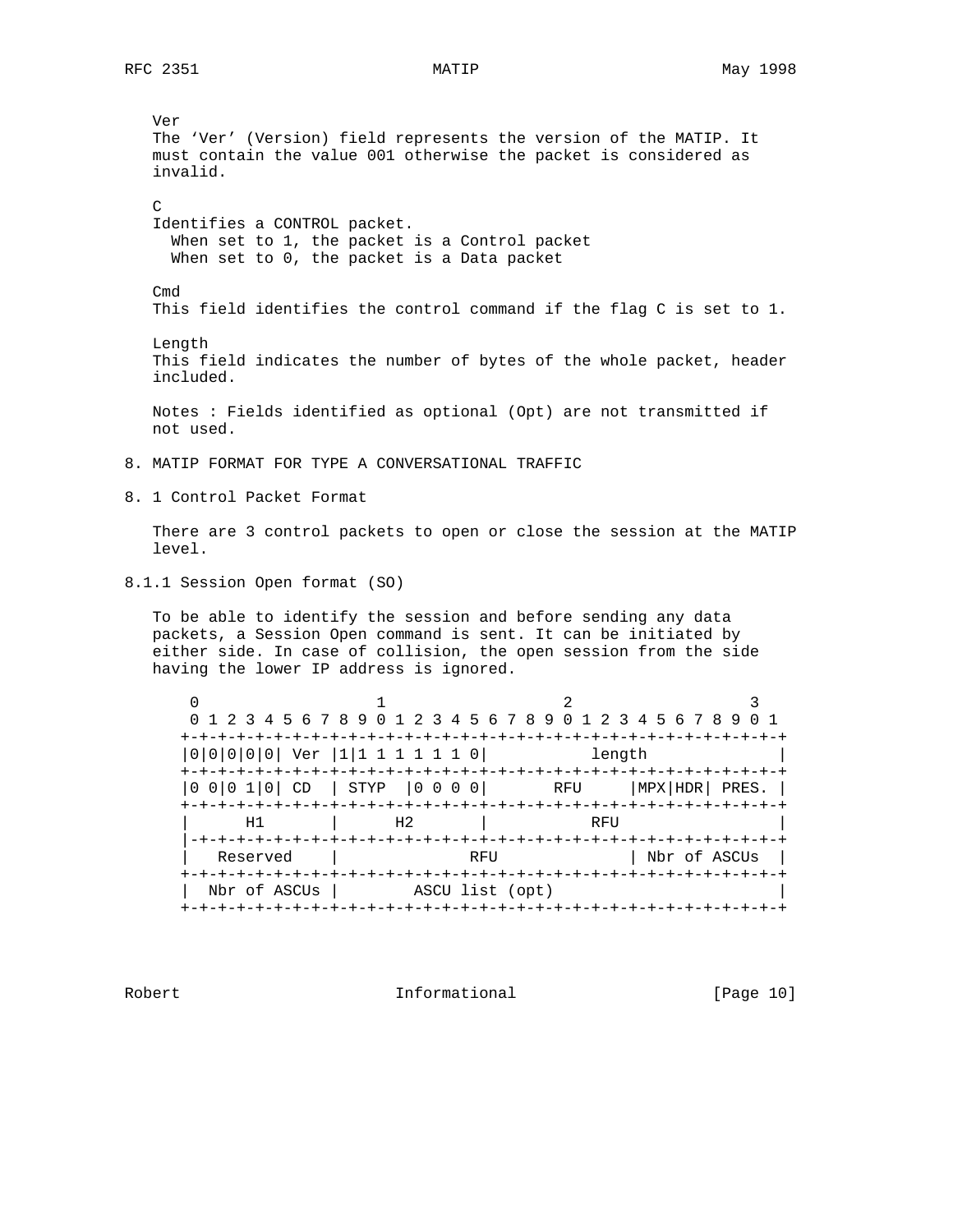RFU Reserved for future use. Must be set to zero.  $CD$  This field specifies the Coding 000 : 5 bits (padded baudot) 010 : 6 bits (IPARS) 100 : 7 bits (ASCII) 110 : 8 bits (EBCDIC) xx1 : R.F.U STYP This is the traffic subtype (type being TYPE A). 0001 : TYPE A Conversational MPX This flag specifies the multiplexing used within the TCP session. Possible values are: 00 : Group of ASCU with 4 bytes identification per ASCU (H1H2A1A2) 01 : Group of ASCUs with 2 bytes identification per ASCU (A1A2) 10 : single ASCU inside the TCP session. HDR This field specifies which part of the airline's specific address is placed ahead of the message texts transmitted over the session. Possible values are:  $00 : ASCII header = H1+H2+A1+A2$  01 : ASCU Header = A1+A2 10 : No Header 11 : Not used

 The MPX and HDR must be coherent. When ASCUs are multiplexed, the data must contain the ASCU identification. The table below summarizes the allowed combinations:

|                      |   | MPX   00   01   10 |   |
|----------------------|---|--------------------|---|
| <b>HDR</b>           |   |                    |   |
| 0 <sub>0</sub><br>01 | Ν |                    |   |
| 10                   | N | Ν                  | Y |

Robert 1nformational [Page 11]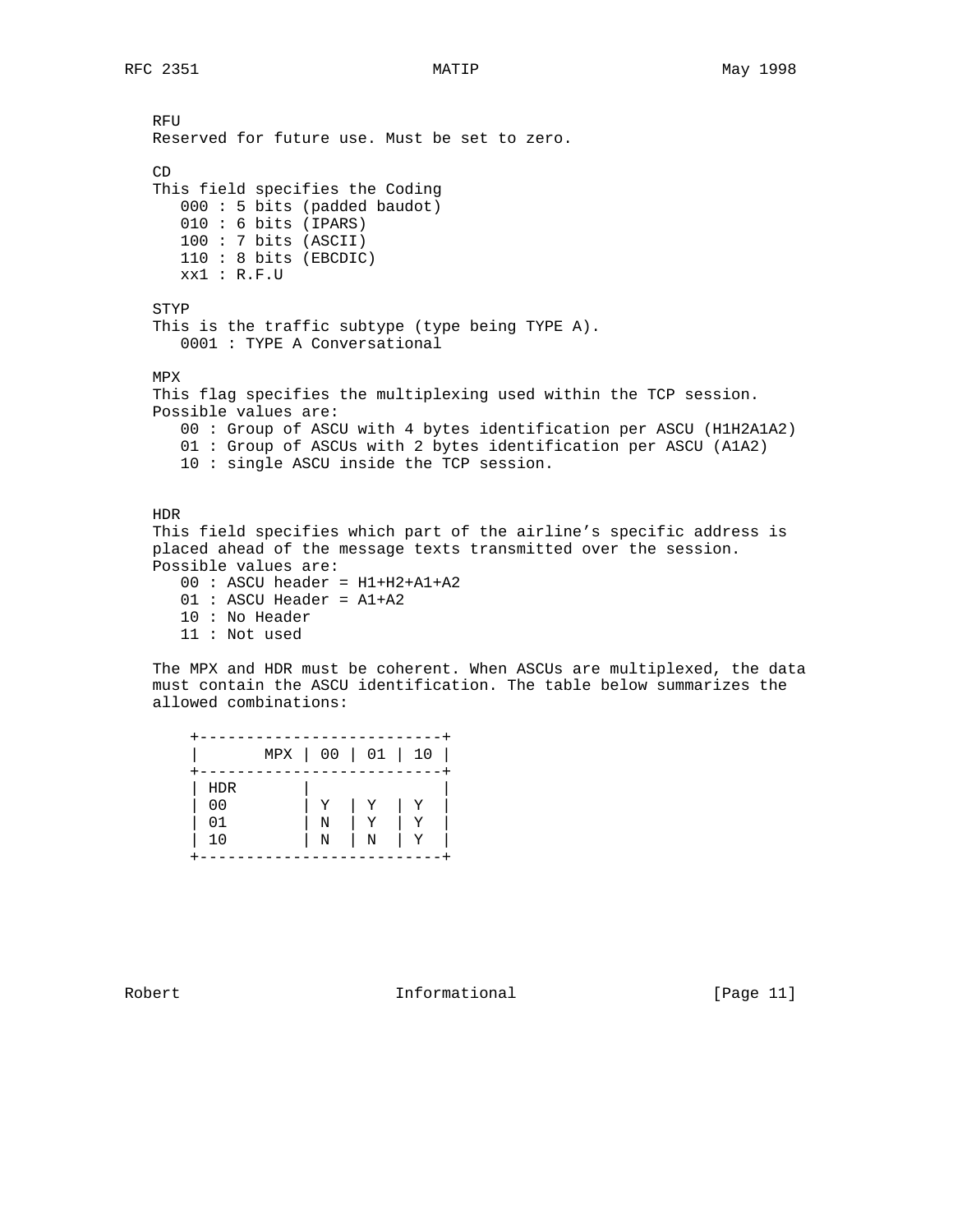PRES This field indicates the presentation format 0001 : P1024B presentation 0010 : P1024C presentation 0011 : 3270 presentation H1 H2 These fields can logically identify the session if MPX is not equal to 00. When this field is not used, it must be set to 0. If used in session (MPX <> 0) with HDR=00, H1H2 in data packet must have the same value as set in SO command. Nbr of ASCUs Nbr\_of\_ASCUs field is mandatory and gives the number of ASCUs per session. A 0 (zero) value means unknown. In this case the ASCU list is not present in the 'Open Session' command and must be sent by the other end in the 'Open Confirm' command. ASCU LIST Contains the list of identifier for each ASCU. If MPX=00 it has a length of four bytes (H1H2A1A2) for each ASCU, otherwise it is two bytes (A1A2). 8.1.2 Open Confirm format (OC) The OC (Open Confirm) command is a response to an SO (Session Open) command and is used to either refuse the session or accept it conditionally upon checking hte configuration of each ASCU. In case of acceptance, the OC indicates the number and the address of the rejected ASCUs, if any. Alternatively, it indicates the list of ASCUs configured for that MATIP session if the list provided by the SO command was correct or the number of ASCUs configured in the session was unknown (n. of ASCU equals 0). 8.1.2.1 Refuse the connection 0  $1$  2 3 0 1 2 3 4 5 6 7 8 9 0 1 2 3 4 5 6 7 8 9 0 1 2 3 4 5 6 7 8 9 0 1 +-+-+-+-+-+-+-+-+-+-+-+-+-+-+-+-+-+-+-+-+-+-+-+-+-+-+-+-+-+-+-+-+ |0|0|0|0|0| Ver |1|1 1 1 1 1 0 1|0 0 0 0 0 0 0 0 0 0 0 0 0 1 0 1| +-+-+-+-+-+-+-+-+-+-+-+-+-+-+-+-+-+-+-+-+-+-+-+-+-+-+-+-+-+-+-+-+ | cause | +-+-+-+-+-+-+-+-+ Cause This field indicates the reason for the MATIP session refusal:

Robert 1nformational [Page 12]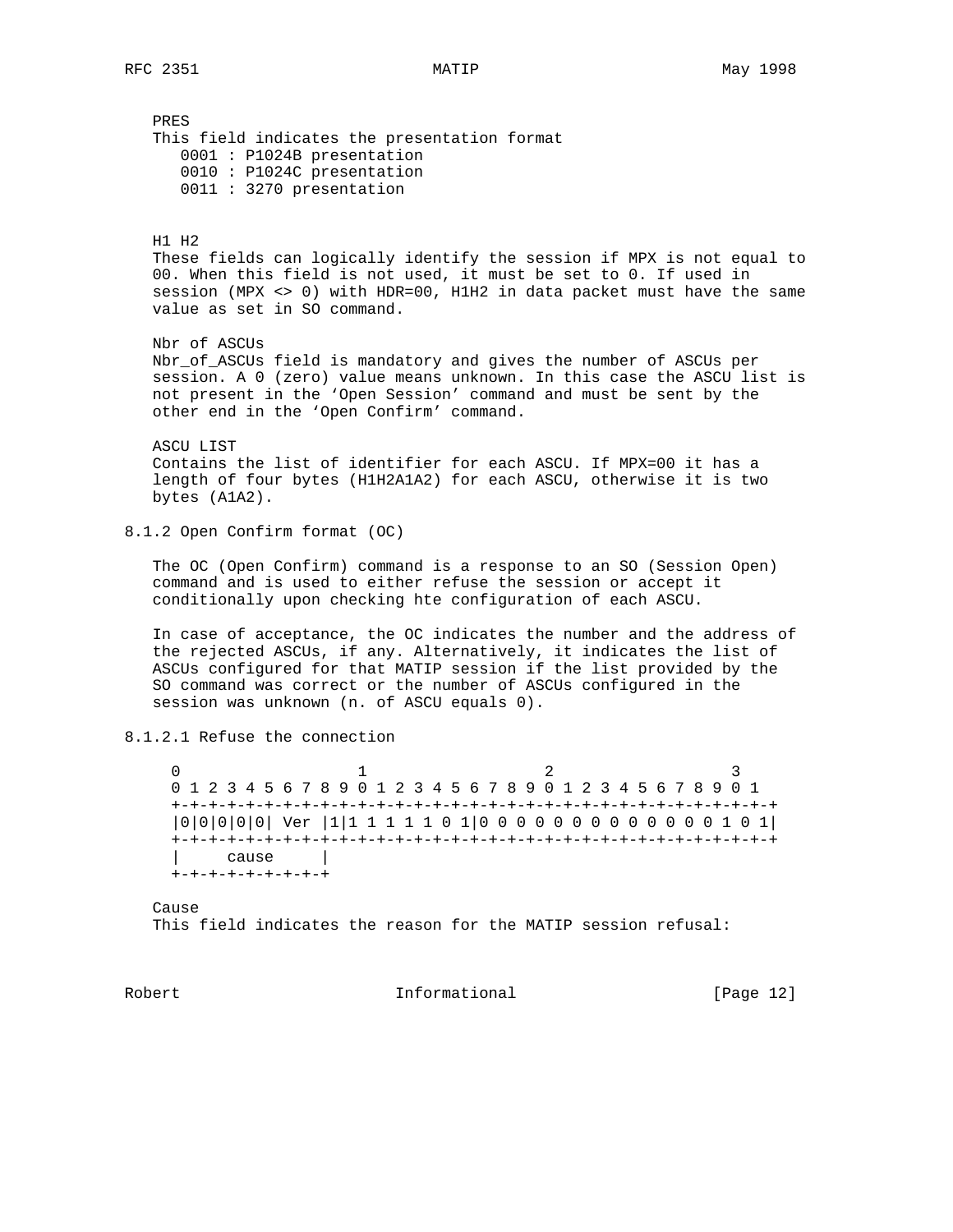0 0 0 0 0 0 0 1 : No Traffic Type matching between Sender & Recipient 0 0 0 0 0 0 1 0 : Information in SO header incoherent 1 0 0 0 0 1 0 0 up to : Application dependent 1 1 1 1 1 1 1 1

Other values reserved.

## 8.1.2.2 Accept the connection

 $0$  1 2 3 0 1 2 3 4 5 6 7 8 9 0 1 2 3 4 5 6 7 8 9 0 1 2 3 4 5 6 7 8 9 0 1 +-+-+-+-+-+-+-+-+-+-+-+-+-+-+-+-+-+-+-+-+-+-+-+-+-+-+-+-+-+-+-+-+ |0|0|0|0|0| Ver |1|1 1 1 1 1 0 1| length | +-+-+-+-+-+-+-+-+-+-+-+-+-+-+-+-+-+-+-+-+-+-+-+-+-+-+-+-+-+-+-+-+ |0 0 R 0 0 0 0 0| Nbr of ASCUs |Nbr of ASCU(opt| ASCU LIST | +-+-+-+-+-+-+-+-+-+-+-+-+-+-+-+-+-+-+-+-+-+-+-+-+-+-+-+-+-+-+-+-+ | | +-+-+-+-+-+-+-+-+-+-+-+-+-+-+-+-+-+-+-+-+-+-+-+-+-+-+-+-+-+-+-+-+ | | +-+-+-+-+-+-+-+-+-+-+-+-+-+-+-+-+-+-+-+-+-+-+-+-+-+-+-+-+-+-+-+-+

R

 Flag indicating an error in the ASCU configuration provided in the SO command.

 NBR of ASCUs If the MPX value is equal to 00 in the SO command, this field is two bytes long. Otherwise, it is one byte. If the R flag is set, the Nbr\_of\_ASCUs field represents the number of ASCUs in error. Otherwise, it indicates the number of ASCUs configured for that MATIP session.

 Notes: The length of this field is either one or two bytes. In the SO command, the length is always two bytes. This discrepancy comes from backward compatibility with AX25 (see chapter 4). In the SO command, it is possible to use a free byte defined in the AX25 call user data. Unfortunately, there is no such free byte in the AX25 clear user data.

 ASCU LIST Depending on the R flag, this field indicates the list of ASCUs (A1A2 or H1H2A1A2) either in error or within the session.

Robert 10 1nformational [Page 13]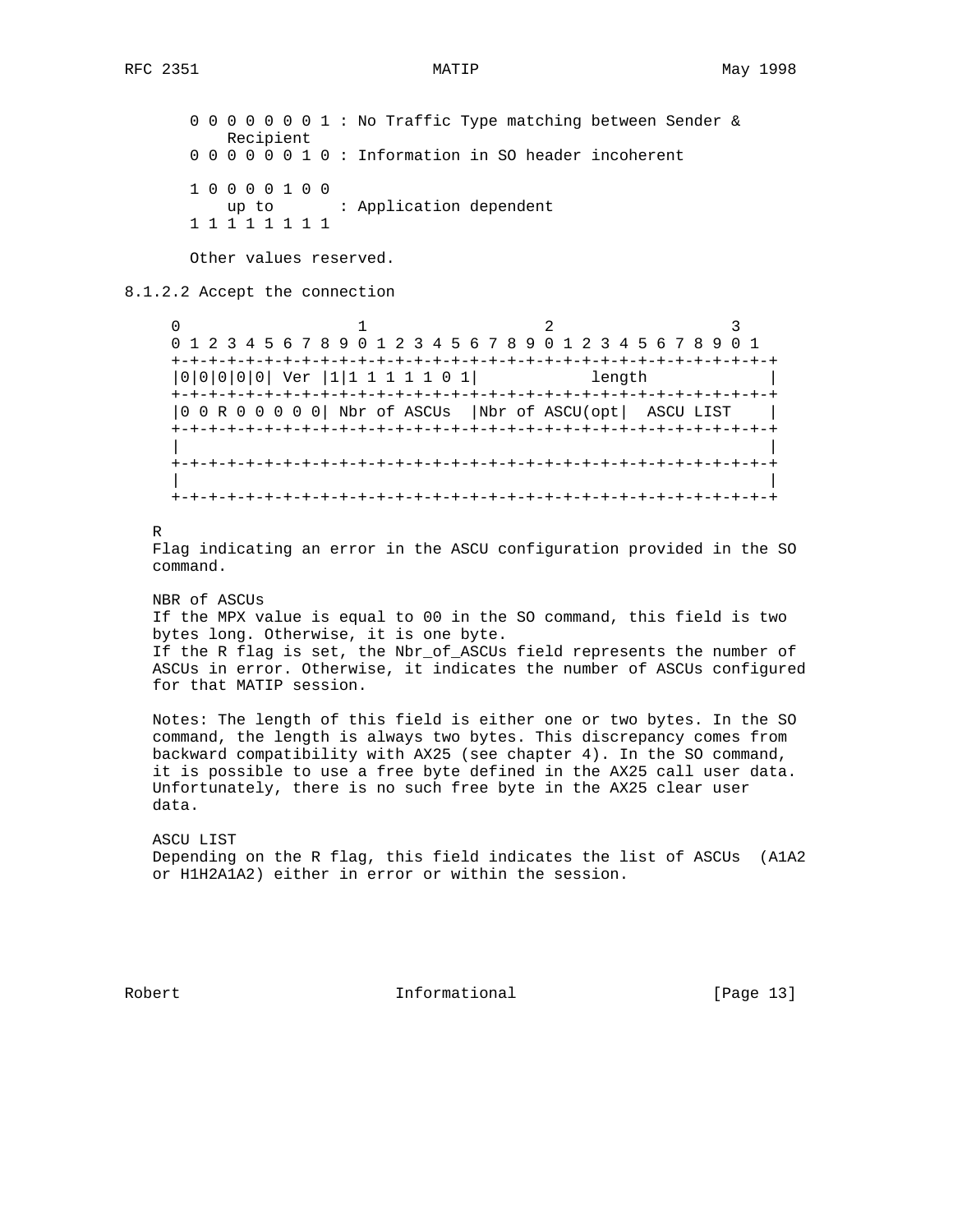```
8.1.3 Session Close (SC)
   The SC (Session Close) command is used to close an existing MATIP
   session.
0 1 2 3
     0 1 2 3 4 5 6 7 8 9 0 1 2 3 4 5 6 7 8 9 0 1 2 3 4 5 6 7 8 9 0 1
     +-+-+-+-+-+-+-+-+-+-+-+-+-+-+-+-+-+-+-+-+-+-+-+-+-+-+-+-+-+-+-+-+
     |0|0|0|0|0| Ver |1|1 1 1 1 1 0 0|0 0 0 0 0 0 0 0 0 0 0 0 0 1 0 1|
     +-+-+-+-+-+-+-+-+-+-+-+-+-+-+-+-+-+-+-+-+-+-+-+-+-+-+-+-+-+-+-+-+
     | Close Cause |
     +-+-+-+-+-+-+-+-+
   Close Cause
   Indicates the reason for the session closure:
       0 0 0 0 0 0 0 0 : Normal Close
       1 0 0 0 0 1 0 0
          up to : Application dependent
       1 1 1 1 1 1 1 1
       Other values reserved.
8.2 Data Packet Format
    0 1 2 3
     0 1 2 3 4 5 6 7 8 9 0 1 2 3 4 5 6 7 8 9 0 1 2 3 4 5 6 7 8 9 0 1
     +-+-+-+-+-+-+-+-+-+-+-+-+-+-+-+-+-+-+-+-+-+-+-+-+-+-+-+-+-+-+-+-+
     |0|0|0|0|0| Ver |0|0 0 0 0 0 0 0| length |
     +-+-+-+-+-+-+-+-+-+-+-+-+-+-+-+-+-+-+-+-+-+-+-+-+-+-+-+-+-+-+-+-+
                          ID (optional)
     +-+-+-+-+-+-+-+-+-+-+-+-+-+-+-+-+-+-+-+-+-+-+-+-+-+-+-+-+-+-+-+-+
 | |
| Payload | Payload | Payload | Payload | Payload | Payload | Payload | Payload | Payload | Payload | Payload |
 | |
     +-+-+-+-+-+-+-+-+-+-+-+-+-+-+-+-+-+-+-+-+-+-+-+-+-+-+-+-+-+-+-+-+
   ID
   This field is optional and has a different length and format
   according to the value of HDR, PRES indicated during the session
   establishment.
```
Robert 10 1nformational [Page 14]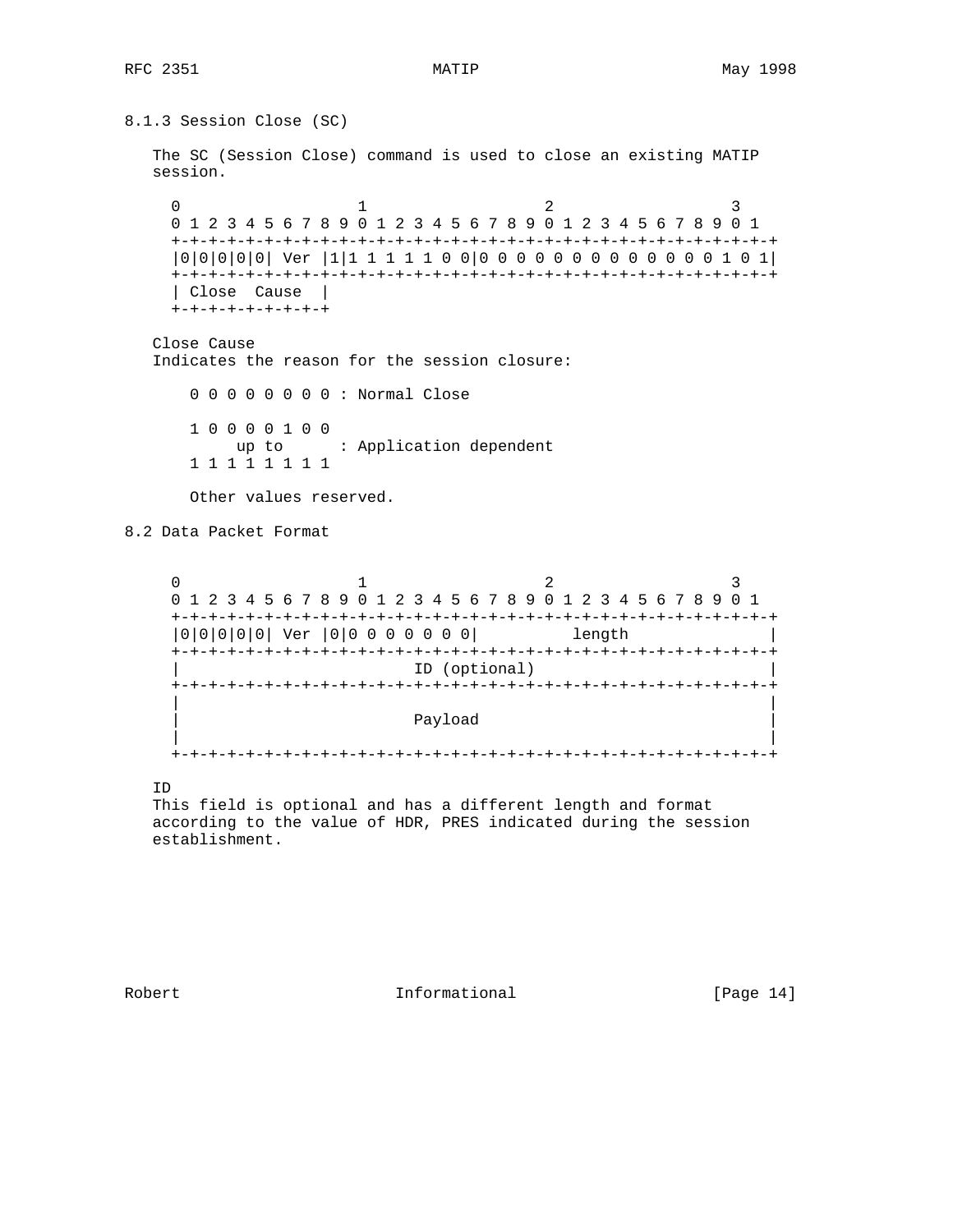+------------------------------+-------------------------------+ |HDR | PRES = P1024B and 3270 | PRES = P1024C | +------------------------------+-------------------------------+ |00 |ID = 4 bytes H1-H2-A1-A2 | ID = 5 bytes H1-H2-A1-0x01-A2 | +------------------------------+-------------------------------+  $|01|$   $|1D = 2$  bytes A1-A2  $|1D = 3$  bytes A1-0x01-A2 +------------------------------+-------------------------------+  $|10|$   $|1D = 0$  bytes  $|1D = 0$  bytes +------------------------------+-------------------------------+ H1, H2 value must match the value given in the SO command if MPX is different from 0. Payload payload begins with the terminal identification: - One byte Terminal identifier (TA) in P1024B - Two bytes SID/DID Terminal identifier in P1024C. 9. MATIP FORMAT FOR TYPE A HOST-TO-HOST TRAFFIC 9. 1 Control Packet Format There are 3 control packets to open or close the session at the MATIP level. 9.1.1 Session Open format (SO) To be able to identify the session and before sending any data packet, a Session Open command is sent. It can be initiated by either side. In case of collision, the open session from the side having the lower IP address is ignored. 0  $1$   $2$   $3$  0 1 2 3 4 5 6 7 8 9 0 1 2 3 4 5 6 7 8 9 0 1 2 3 4 5 6 7 8 9 0 1 +-+-+-+-+-+-+-+-+-+-+-+-+-+-+-+-+-+-+-+-+-+-+-+-+-+-+-+-+-+-+-+-+ |0|0|0|0|0| Ver |1|1 1 1 1 1 1 0| length | +-+-+-+-+-+-+-+-+-+-+-+-+-+-+-+-+-+-+-+-+-+-+-+-+-+-+-+-+-+-+-+-+ |0 0|0 1|0| CD | STYP |0 0 0 0| RFU |MPX|HDR|0 0 0 0| +-+-+-+-+-+-+-+-+-+-+-+-+-+-+-+-+-+-+-+-+-+-+-+-+-+-+-+-+-+-+-+-+

 | Flow ID(opt)| +-+-+-+-+-+-+-+-+

 RFU Reserved for future use. Must be set to zero.

H1 | H2 | RFU

Robert 10 1nformational [Page 15]

|-+-+-+-+-+-+-+-+-+-+-+-+-+-+-+-+-+-+-+-+-+-+-+-+-+-+-+-+-+-+-+-+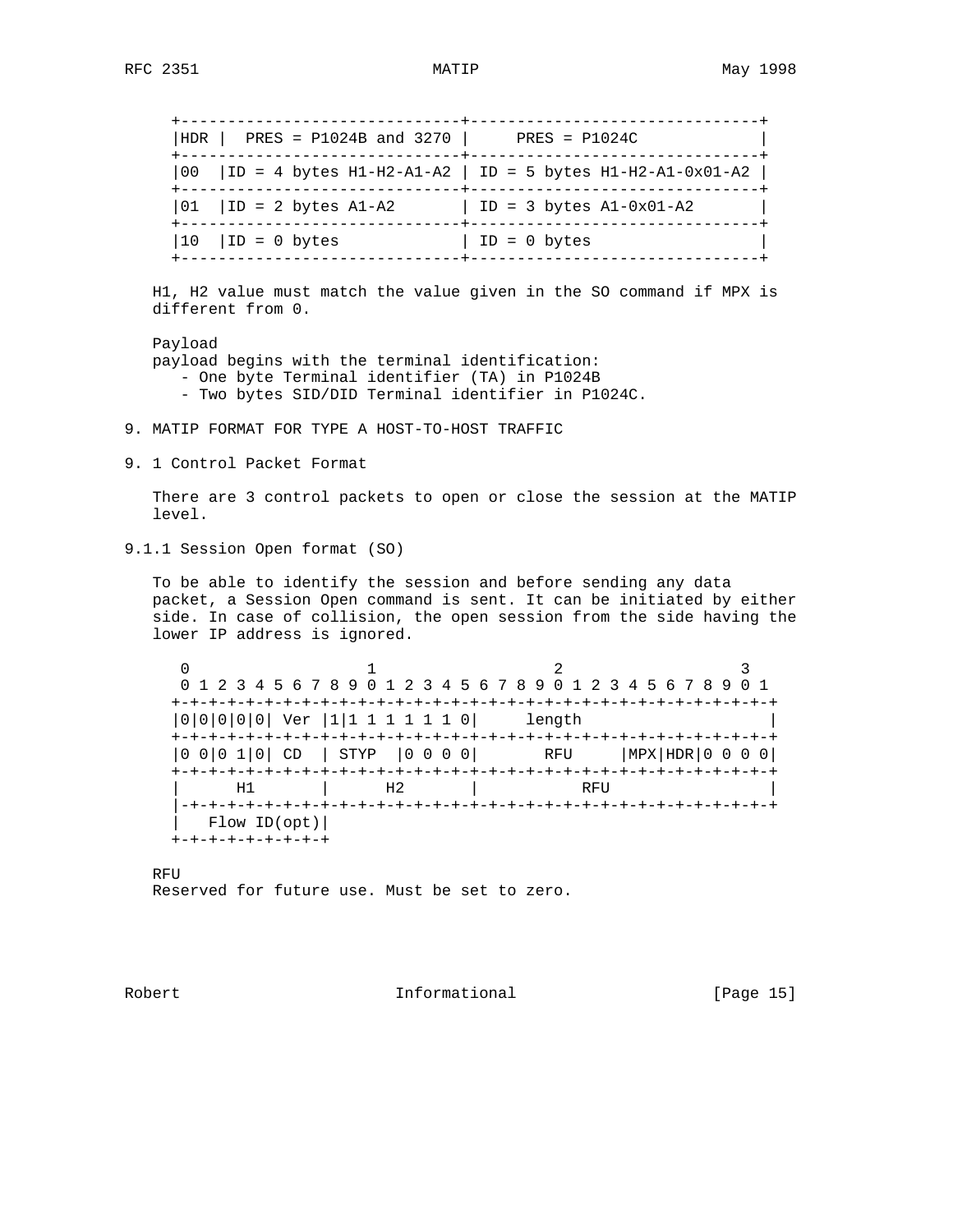CD This field specifies the Coding, as defined in section 8.1.1.1. STYP This is the traffic subtype (type being Type A). 0010 : TYPE A IATA Host to Host 1000 : SITA Host to Host MPX This flag specifies the multiplexing used within the MATIP session in TYPE A SITA host to host. Possible values are: 00 : irrelevant 01 : multiple flow inside the TCP connection 10 : single flow inside the TCP connection HDR This field specifies which part of the airline's specific address is placed ahead of the message text transmitted over the session. Possible values are: 00 : used in TYPE A SITA Host to Host Header = H1+H2+Flow ID 01 : used in TYPE A SITA Host to Host Header = Flow ID 10 : No Header (default for IATA host to Host) 11 : Not used

 The MPX and HDR must be coherent. When flow are multiplexed, the data must contain the flow identification. The table below summarizes the possible combinations:

|                                          | MPX   01   10 |   |   |
|------------------------------------------|---------------|---|---|
| <b>HDR</b><br>0 <sub>0</sub><br>01<br>10 |               | Ν | Y |
|                                          |               |   |   |

H1 H2

 These fields can be used to identify the session. When this field is not used, it must be set to 0. If HDR=00, H1H2 in data packet must have the same value as set in SO command.

 Flow ID This field is optional and indicates the Flow ID (range 3F - 4F Hex).

Robert 1nformational [Page 16]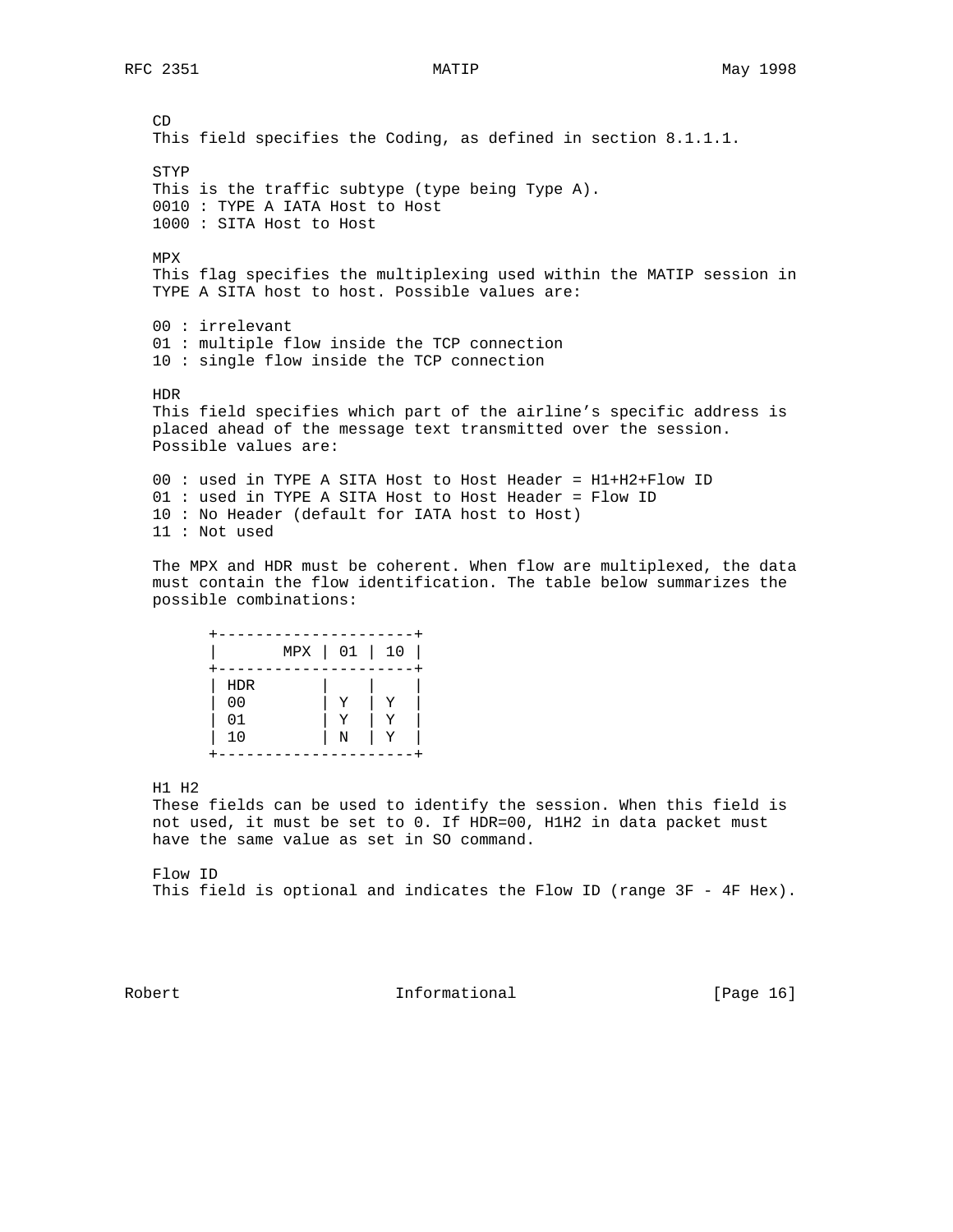```
9.1.2 Open Confirm format (OC)
```
 The OC (Open Confirm) command is a response to an SO (Session Open) command and is used to either refuse the session or accept it.

9.1.2.1 Refuse the connection

 $0$  and  $1$  and  $2$  3 0 1 2 3 4 5 6 7 8 9 0 1 2 3 4 5 6 7 8 9 0 1 2 3 4 5 6 7 8 9 0 1 +-+-+-+-+-+-+-+-+-+-+-+-+-+-+-+-+-+-+-+-+-+-+-+-+-+-+-+-+-+-+-+-+ |0|0|0|0|0| Ver |1|1 1 1 1 1 0 1|0 0 0 0 0 0 0 0 0 0 0 0 0 1 0 1| +-+-+-+-+-+-+-+-+-+-+-+-+-+-+-+-+-+-+-+-+-+-+-+-+-+-+-+-+-+-+-+-+ | cause | +-+-+-+-+-+-+-+-+

### Cause

This field indicates the reason for the MATIP session refusal

 0 0 0 0 0 0 0 1 : No Traffic Type matching between Sender & Recipient 0 0 0 0 0 0 1 0 : Information in SO header incoherent 1 0 0 0 0 1 0 0 up to : Application dependent 1 1 1 1 1 1 1 1

Other values reserved.

9.1.2.2 Accept the connection

 $0$  and  $1$  and  $2$  3 0 1 2 3 4 5 6 7 8 9 0 1 2 3 4 5 6 7 8 9 0 1 2 3 4 5 6 7 8 9 0 1 +-+-+-+-+-+-+-+-+-+-+-+-+-+-+-+-+-+-+-+-+-+-+-+-+-+-+-+-+-+-+-+-+ |0|0|0|0|0| Ver |1|1 1 1 1 1 0 1|0 0 0 0 0 0 0 0 0 0 0 0 0 1 0 1| +-+-+-+-+-+-+-+-+-+-+-+-+-+-+-+-+-+-+-+-+-+-+-+-+-+-+-+-+-+-+-+-+ |0 0 0 0 0 0 0 0| +-+-+-+-+-+-+-+-+

9.1.3 Session Close (SC)

 The SC (Session Close) command is used to close an existing MATIP session.

Robert 10 1nformational [Page 17]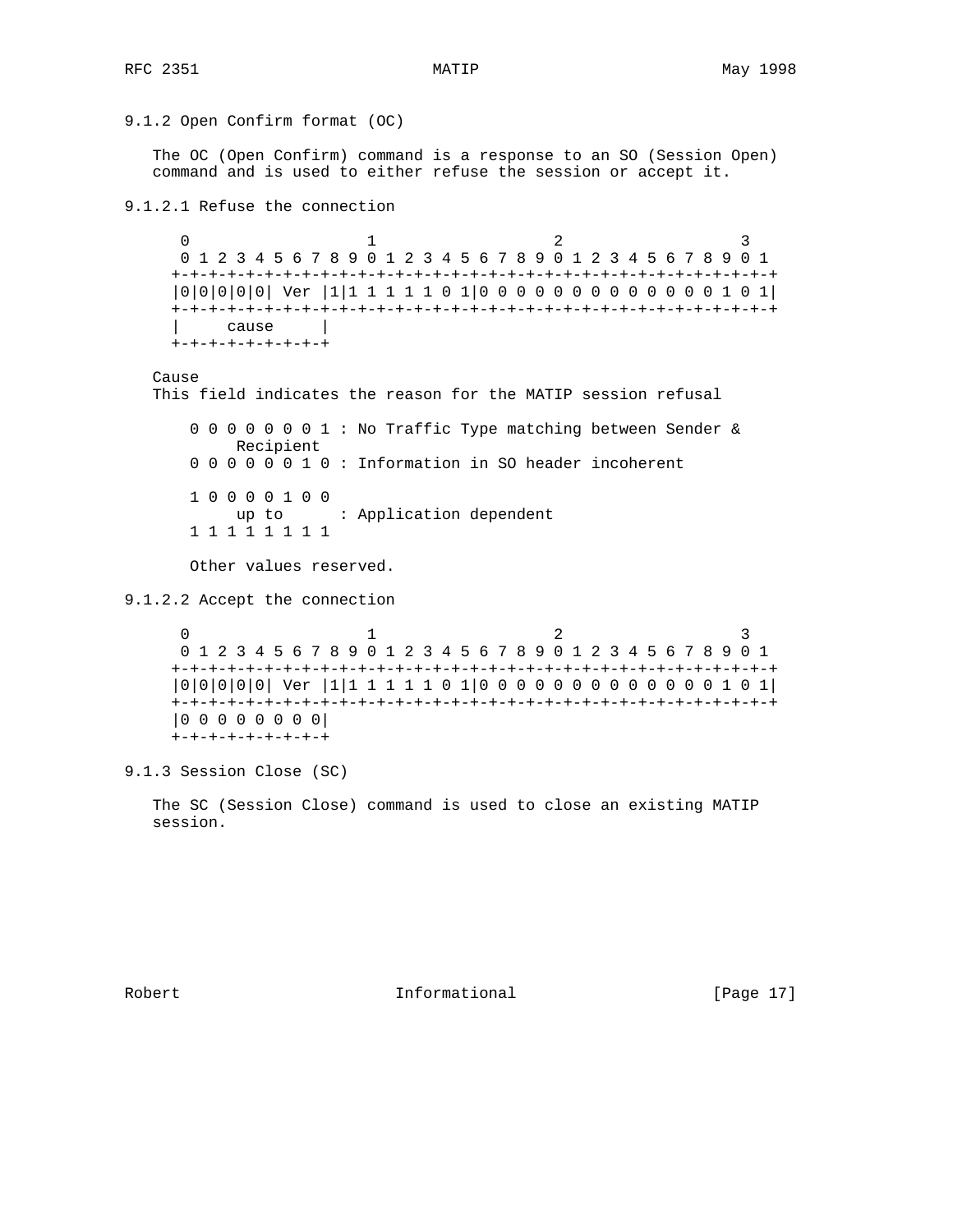$0$  and  $1$  and  $2$  3 0 1 2 3 4 5 6 7 8 9 0 1 2 3 4 5 6 7 8 9 0 1 2 3 4 5 6 7 8 9 0 1 +-+-+-+-+-+-+-+-+-+-+-+-+-+-+-+-+-+-+-+-+-+-+-+-+-+-+-+-+-+-+-+-+ |0|0|0|0|0| Ver |1|1 1 1 1 1 0 0|0 0 0 0 0 0 0 0 0 0 0 0 0 1 0 1| +-+-+-+-+-+-+-+-+-+-+-+-+-+-+-+-+-+-+-+-+-+-+-+-+-+-+-+-+-+-+-+-+ | Close Cause | +-+-+-+-+-+-+-+-+ Close Cause Indicates the reason for the session closure: 0 0 0 0 0 0 0 0 : Normal Close 1 0 0 0 0 1 0 0 up to : Application dependent 1 1 1 1 1 1 1 1 Other values reserved 9.2 Data Packet Format  $0$  and  $1$  and  $2$  3 0 1 2 3 4 5 6 7 8 9 0 1 2 3 4 5 6 7 8 9 0 1 2 3 4 5 6 7 8 9 0 1 +-+-+-+-+-+-+-+-+-+-+-+-+-+-+-+-+-+-+-+-+-+-+-+-+-+-+-+-+-+-+-+-+ |0|0|0|0|0| Ver |0|0 0 0 0 0 0 0| length | +-+-+-+-+-+-+-+-+-+-+-+-+-+-+-+-+-+-+-+-+-+-+-+-+-+-+-+-+-+-+-+-+ ID (optional) +-+-+-+-+-+-+-+-+-+-+-+-+-+-+-+-+-+-+-+-+-+-+-+-+-+-+-+-+-+-+-+-+ | | | Payload | Payload | Payload | Payload | Payload | Payload | Payload | Payload | Payload | Payload | Payload | | | +-+-+-+-+-+-+-+-+-+-+-+-+-+-+-+-+-+-+-+-+-+-+-+-+-+-+-+-+-+-+-+-+ ID This field is optional and has a different length and format according to the value of HDR indicated during the session establishment. +-------------------------------+  $|HDR|$   $I.D.$  +-------------------------------+  $|00|$   $|1D = 3$  bytes H1-H2 FLOW ID +-------------------------------+  $|01|$   $|1D =$  FLOW ID +-------------------------------+ |10 |ID nor present | +-------------------------------+ Robert 1nformational [Page 18]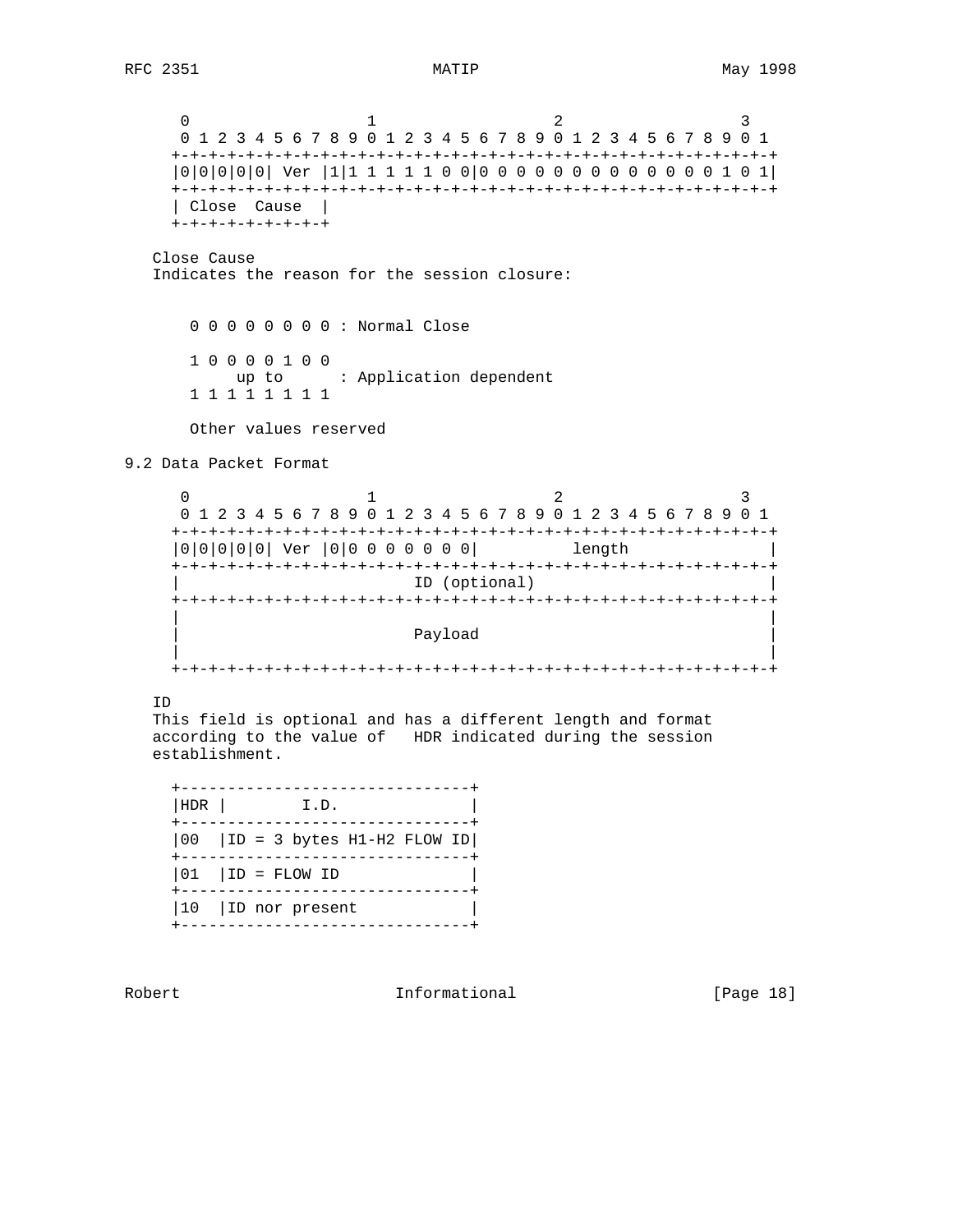Payload packet The payload format is relevant to the MATIP layer. It is formatted according to the IATA host to host specifications and agreed bilaterally by the sender and the receiver.

10. MATIP FORMAT FOR TYPE B TRAFFIC

10.1 Control packet format

 There are 3 control packets used to open or close the session at the MATIP level for exchanging Type B data

10.1.1 Session Open format (SO)

 Before sending any data packets, it is recommended to let the systems establishing a session check that they are indeed able to communicate (i.e., Both systems agree on the characteristics of the traffic that will cross the connection). For this purpose, a two way handshake, using the Session commands defined hereafter, is performed immediately after the establishment of the TCP level connection. Either side can initiate this procedure. In case of collision, the open session from the side having the lower IP address is ignored.

|                                     | 0 1 2 3 4 5 6 7 8 9 0 1 2 3 4 5 6 7 8 9 0 1 2 3 4 5 6 7 8 9 0 1 |            |  |
|-------------------------------------|-----------------------------------------------------------------|------------|--|
|                                     | +-+-+-+-+-+-+-+-+-+-+-+-+-+-+-+-+-+                             |            |  |
| $ 0 0 0 0 0 $ Ver $ 1 1 1 1 1 1 0 $ |                                                                 | length     |  |
|                                     |                                                                 |            |  |
| $ 0 0 0 0 0 $ C D   PROTEC   BFLAG  |                                                                 | Sender HLD |  |
|                                     |                                                                 |            |  |
| Recipient HLD                       |                                                                 |            |  |
|                                     |                                                                 |            |  |

Length

 This field indicates the number of bytes of the whole command, header included. The only possible values are equal to 6 bytes or 10 bytes.

CD

This field specifies the Coding, as defined in section 8.1.1.1.

 PROTEC Identifies the end to end Messaging Responsibility Transfer protocol used. 0010: BATAP All other values available.

BFLAG (X means 'do not care'

Robert 10 1nformational [Page 19]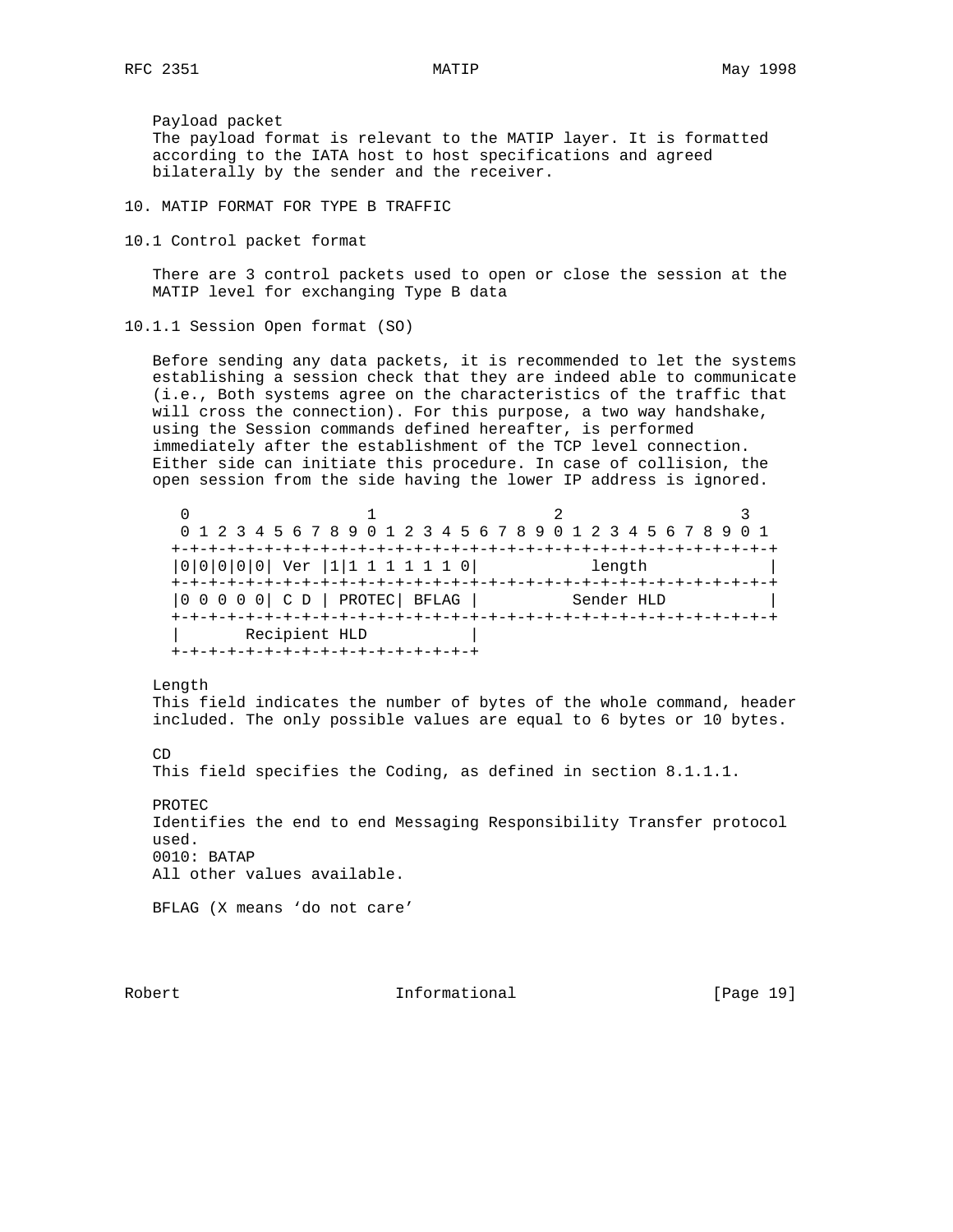X X 0 0 means that the fields 'Sender HLD, Recipient HLD' do not exist in this packet. In this case, the exact length of the packet is 6 Bytes.

 X X 1 0 means that the 'Sender HLD, Recipient HLD' are carried respectively in bytes 9,10 and 11,12 of this packet. In this case, the exact length of the packet is 10 Bytes.

 0 0 X X means that the connection request has been transmitted from a host (Mainframe system)

 0 1 X X means that the connection request has been transmitted from a gateway)

 Sender HLD HLD of the Type B System sending the Session Open.

 Recipient HLD HLD of the Type B system to which session opening is destined.

10.1.2 Open confirm format (OC)

 The OC (Open Confirm) command is a response to an SO (Session Open) command and is used to either refuse the session or accept it.

10.1.2.1 Refuse the connection

 $0$  and  $1$  and  $2$  3 0 1 2 3 4 5 6 7 8 9 0 1 2 3 4 5 6 7 8 9 0 1 2 3 4 5 6 7 8 9 0 1 +-+-+-+-+-+-+-+-+-+-+-+-+-+-+-+-+-+-+-+-+-+-+-+-+-+-+-+-+-+-+-+-+ |0|0|0|0|0| Ver |1|1 1 1 1 1 0 1|0 0 0 0 0 0 0 0 0 0 0 0 0 1 0 1| +-+-+-+-+-+-+-+-+-+-+-+-+-+-+-+-+-+-+-+-+-+-+-+-+-+-+-+-+-+-+-+-+ |0|1| Cause | +-+-+-+-+-+-+-+-+

Length of this packet is 5 Bytes.

 Cause Indicates the cause of the rejection

 0 0 0 0 0 1 : No Traffic Type matching between Sender & Recipient 0 0 0 0 1 0 : Information in SO header incoherent 0 0 0 0 1 1 : Type of Protection mechanism are different 0 0 0 1 0 0 up to 1 1 1 1 1 1 : R.F.U

Robert 10 1nformational [Page 20]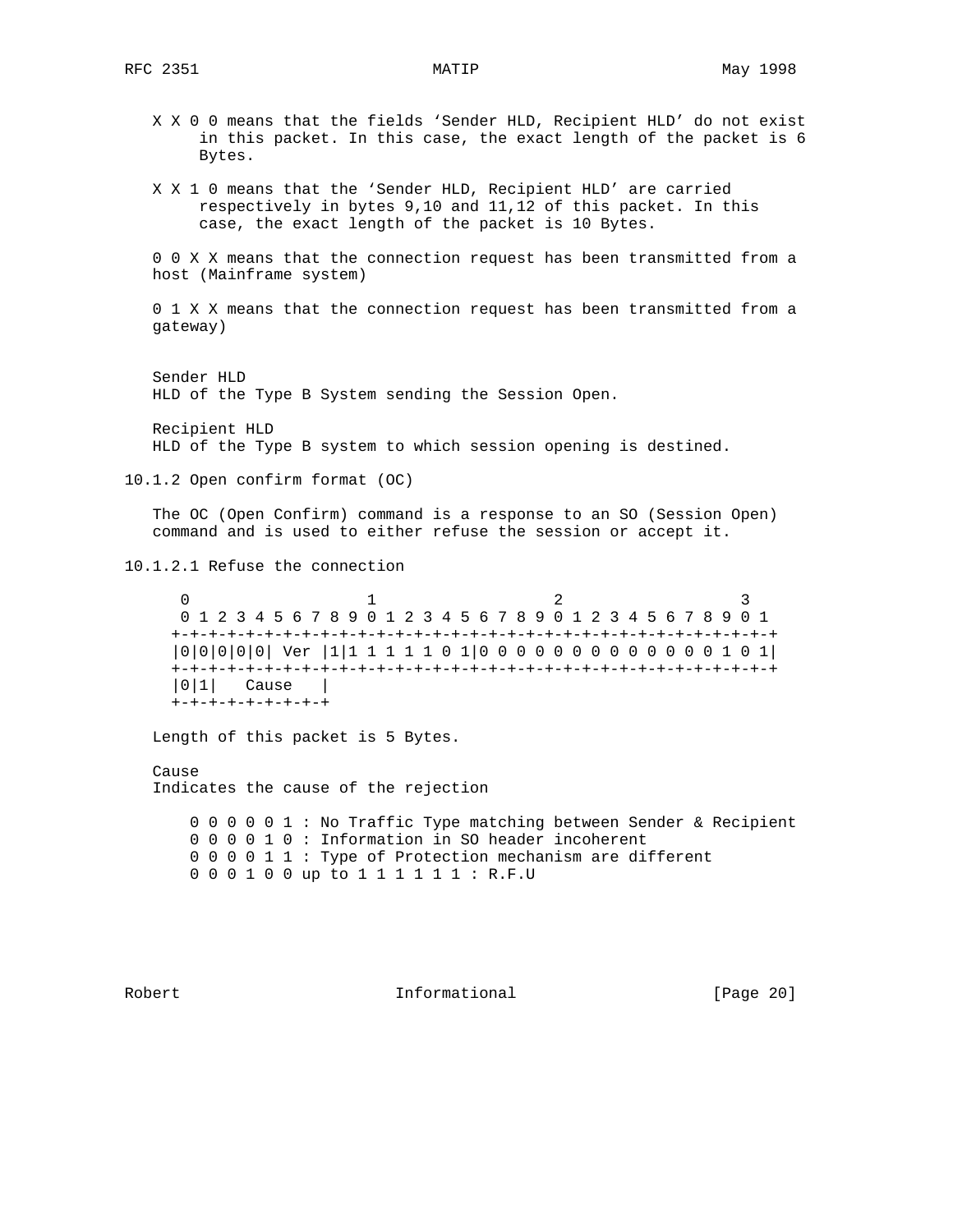10.1.2.2 Accept the connection 0  $1$   $2$   $3$  0 1 2 3 4 5 6 7 8 9 0 1 2 3 4 5 6 7 8 9 0 1 2 3 4 5 6 7 8 9 0 1 +-+-+-+-+-+-+-+-+-+-+-+-+-+-+-+-+-+-+-+-+-+-+-+-+-+-+-+-+-+-+-+-+ |0|0|0|0|0| Ver |1|1 1 1 1 1 0 1|0 0 0 0 0 0 0 0 0 0 0 0 0 1 0 1| +-+-+-+-+-+-+-+-+-+-+-+-+-+-+-+-+-+-+-+-+-+-+-+-+-+-+-+-+-+-+-+-+ |0 0 0 0 0 0 0 0| +-+-+-+-+-+-+-+-+ Length of this packet is 5 Bytes. 10.1.3 Session Close (SC) The SC (Session Close) command is used to close an existing MATIP session. 0  $1$   $2$   $3$  0 1 2 3 4 5 6 7 8 9 0 1 2 3 4 5 6 7 8 9 0 1 2 3 4 5 6 7 8 9 0 1 +-+-+-+-+-+-+-+-+-+-+-+-+-+-+-+-+-+-+-+-+-+-+-+-+-+-+-+-+-+-+-+-+ |0|0|0|0|0| Ver |1|1 1 1 1 1 0 0|0 0 0 0 0 0 0 0 0 0 0 0 0 1 0 1| +-+-+-+-+-+-+-+-+-+-+-+-+-+-+-+-+-+-+-+-+-+-+-+-+-+-+-+-+-+-+-+-+ | Close Cause | +-+-+-+-+-+-+-+-+ Close Cause Indicates the reason for the session closure: 0 0 0 0 0 0 0 0 : Normal Close 1 0 0 0 0 1 0 0 up to 1 1 1 1 1 1 1 1 : Application dependent Other values reserved 10.2 Data packet format  $0$  and  $1$  and  $2$  3 0 1 2 3 4 5 6 7 8 9 0 1 2 3 4 5 6 7 8 9 0 1 2 3 4 5 6 7 8 9 0 1 +-+-+-+-+-+-+-+-+-+-+-+-+-+-+-+-+-+-+-+-+-+-+-+-+-+-+-+-+-+-+-+-+ |0|0|0|0|0| Ver |0|0 0 0 0 0 0 0| length | +-+-+-+-+-+-+-+-+-+-+-+-+-+-+-+-+-+-+-+-+-+-+-+-+-+-+-+-+-+-+-+-+ | | | Payload | Payload | Payload | Payload | Payload | Payload | Payload | Payload | Payload | Payload | Payload | | | +-+-+-+-+-+-+-+-+-+-+-+-+-+-+-+-+-+-+-+-+-+-+-+-+-+-+-+-+-+-+-+-+ Length This field indicates the number of bytes of the whole packet, header included.

Robert 10 1nformational [Page 21]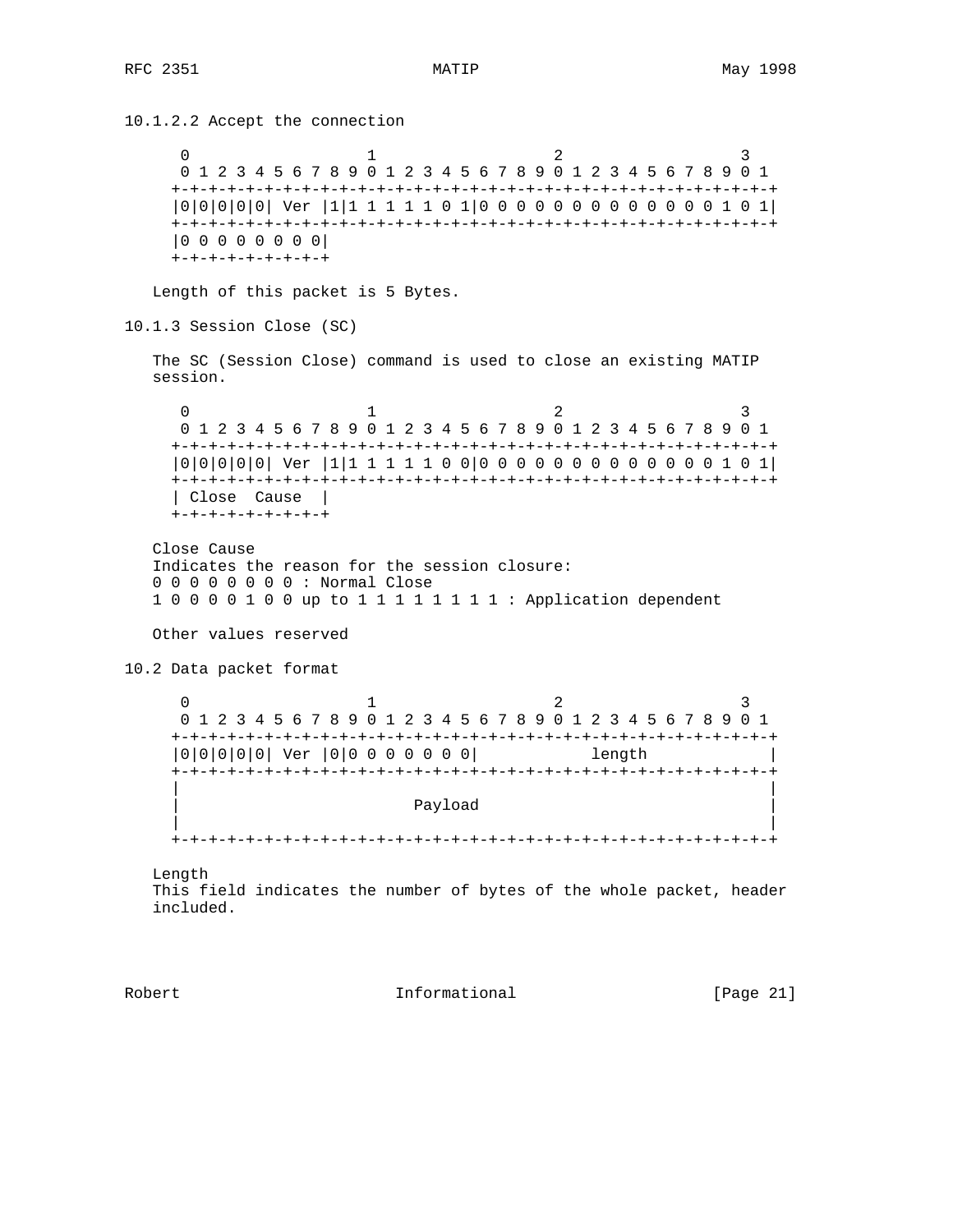Payload Type B message formatted according to the IATA standard and conforming to the rules of the accessed TYPE B service

11. Security Considerations

 The security is a very sensitive point for airline industry. Security for the MATIP users can take place at different levels:

 The ASCU must be defined to enable the session with the host application. The control can be achieved in two ways: either the ASCU address (H1 H2 A1 A2) is defined at the application level by the means of a static configuration, or the ASCU is identified by a User ID / password. In most cases, the User ID and Password are verified by a dedicated software running in the central host. But they can also be checked by the application itself.

 The MATIP sessions being transported over TCP/IP, It can go through a firewall. Depending on the firewall level, the control can be performed at network (IP addresses) or TCP application layer.

 For higher level of security all compliant implementations MAY implement IPSEC ESP for securing control packets. Replay protection, the compulsory cipher suite for IPSEC ESP, and NULL encryption MAY be implemented. Optionally, IPSEC AH MAY also be supported. All compliant implementations MAY also implement IPSEC ESP for protection of data packets. Replay prevention and integrity protection using IPSEC ESP mandated cipher suit MAY be implemented. NULL encryption also MAY be supported. Other IPSEC ESP required ciphers MAY also be supported.

12. Author's Address

 Alain Robert S.I.T.A. 18, rue Paul Lafargue 92904 PARIS LA DEFENSE 10 FRANCE

 Phone: 33 1 46411491 Fax: 33 1 46411277 EMail: arobert@par1.par.sita.int

Robert 10 1nformational [Page 22]